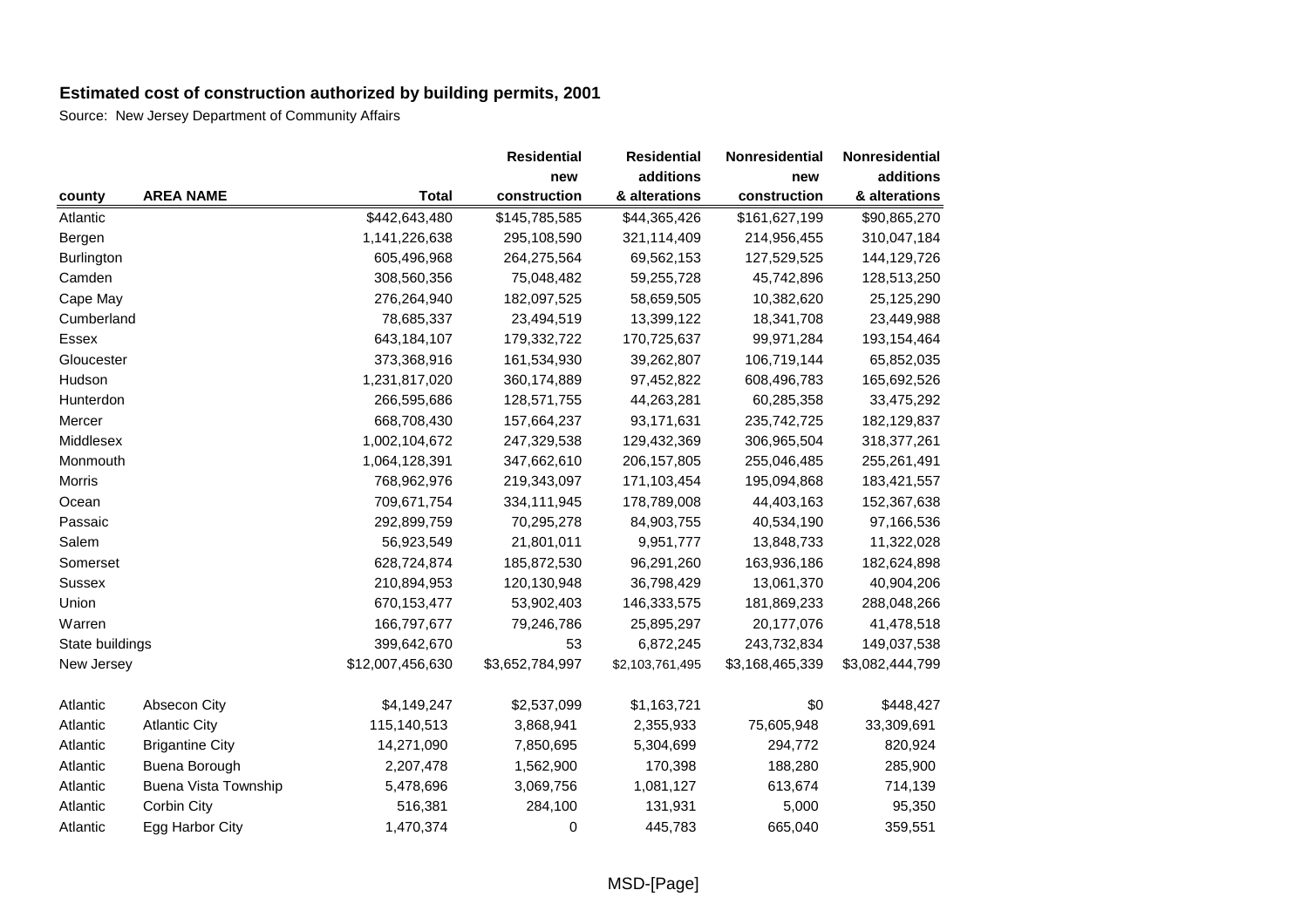|          |                          |              | <b>Residential</b> | <b>Residential</b> | Nonresidential | Nonresidential |
|----------|--------------------------|--------------|--------------------|--------------------|----------------|----------------|
|          |                          |              | new                | additions          | new            | additions      |
| county   | <b>AREA NAME</b>         | <b>Total</b> | construction       | & alterations      | construction   | & alterations  |
| Atlantic | Egg Harbor Township      | 66,715,521   | 39,364,958         | 4,093,531          | 5,275,155      | 17,981,877     |
| Atlantic | <b>Estell Manor City</b> | 1,036,259    | 804,272            | 82,405             | 59,100         | 90,482         |
| Atlantic | Folsom Borough           | 1,191,120    | 258,375            | 371,587            | 193,500        | 367,658        |
| Atlantic | Galloway Township        | 66,520,176   | 34,072,825         | 3,172,084          | 15,451,794     | 13,823,473     |
| Atlantic | Hamilton Township        | 48,245,763   | 16,151,838         | 2,872,075          | 21,191,551     | 8,030,299      |
| Atlantic | Hammonton Township       | 48,625,443   | 6,839,367          | 1,849,740          | 34,195,944     | 5,740,392      |
| Atlantic | Linwood City             | 5,981,386    | 3,059,810          | 1,708,306          | 10,000         | 1,203,270      |
| Atlantic | <b>Longport City</b>     | 8,269,933    | 5,518,555          | 2,751,378          | 0              | $\Omega$       |
| Atlantic | Margate City             | 15,342,568   | 7,248,474          | 6,404,800          | 0              | 1,689,294      |
| Atlantic | <b>Mullica City</b>      | 2,185,713    | 1,361,445          | 528,671            | 111,135        | 184,462        |
| Atlantic | Northfield City          | 11,680,278   | 6,412,900          | 1,989,543          | 835,350        | 2,442,485      |
| Atlantic | Pleasantville City       | 9,035,446    | 1,810,525          | 2,535,558          | 3,063,923      | 1,625,440      |
| Atlantic | Port Republic City       | 1,594,333    | 1,358,800          | 203,733            | 7,000          | 24,800         |
| Atlantic | Somers Point City        | 7,617,614    | 315,400            | 1,906,569          | 3,831,698      | 1,563,947      |
| Atlantic | Ventnor City             | 4,542,767    | 1,711,000          | 2,831,767          | 0              | $\Omega$       |
| Atlantic | Weymouth Township        | 825,381      | 323,550            | 410,087            | 28,335         | 63,409         |
| Bergen   | Allendale Borough        | 15,296,157   | 3,189,300          | 4,527,345          | 80,200         | 7,499,312      |
| Bergen   | Alpine Borough           | 10,125,840   | 5,999,900          | 2,353,931          | 0              | 1,772,009      |
| Bergen   | Bergenfield Borough      | 8,259,731    | 607,302            | 4,968,946          | 682,761        | 2,000,722      |
| Bergen   | Bogota Borough           | 2,741,175    | 270,800            | 1,444,233          | 850,450        | 175,692        |
| Bergen   | Carlstadt Borough        | 11,106,635   | 1,012,250          | 882,409            | 3,611,350      | 5,600,626      |
| Bergen   | Cliffside Park Borough   | 13,593,045   | 6,977,100          | 5,400,988          | 703,000        | 511,957        |
| Bergen   | Closter Borough          | 9,513,180    | 4,993,080          | 3,182,732          | 150,000        | 1,187,368      |
| Bergen   | Cresskill Borough        | 16,576,273   | 12,245,275         | 3,555,950          | 32,900         | 742,148        |
| Bergen   | Demarest Borough         | 10,021,756   | 4,403,250          | 4,161,571          | 0              | 1,456,935      |
| Bergen   | Dumont Borough           | 6,171,982    | 833,200            | 4,511,382          | 30,500         | 796,900        |
| Bergen   | Elmwood Park Borough     | 8,915,179    | 1,021,200          | 3,285,179          | 997,350        | 3,611,450      |
| Bergen   | East Rutherford Borough  | 13,229,542   | 440,800            | 1,695,906          | 19,301         | 11,073,535     |
| Bergen   | Edgewater Borough        | 48,442,469   | 14,833,043         | 1,587,419          | 28,937,906     | 3,084,101      |
| Bergen   | Emerson Borough          | 4,825,706    | 1,519,950          | 2,228,477          | 40,000         | 1,037,279      |
| Bergen   | <b>Englewood City</b>    | 20,660,208   | 3,131,350          | 7,748,652          | 718,250        | 9,061,956      |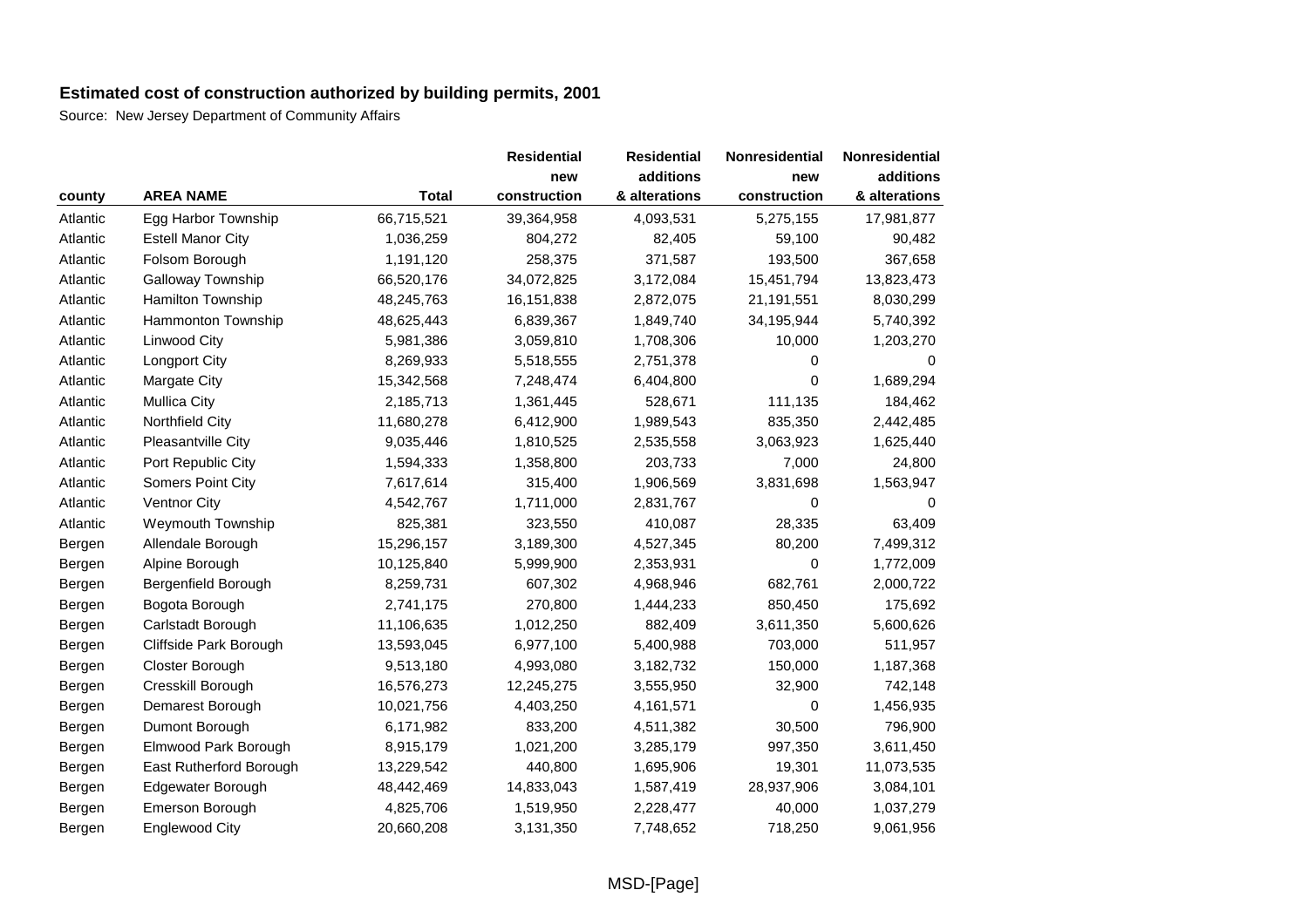|        |                           |              | <b>Residential</b> | <b>Residential</b> | Nonresidential | Nonresidential |
|--------|---------------------------|--------------|--------------------|--------------------|----------------|----------------|
|        |                           |              | new                | additions          | new            | additions      |
| county | <b>AREA NAME</b>          | <b>Total</b> | construction       | & alterations      | construction   | & alterations  |
| Bergen | Englewood Cliffs Borough  | 54,895,660   | 6,668,100          | 2,294,862          | 41,666,432     | 4,266,266      |
| Bergen | Fair Lawn Borough         | 23,374,926   | 649,280            | 12,790,984         | 2,402,728      | 7,531,934      |
| Bergen | Fairview Borough          | 5,147,690    | 2,428,753          | 1,273,115          | 61,000         | 1,384,822      |
| Bergen | Fort Lee Borough          | 32,315,079   | 6,349,550          | 11,318,988         | 2,730,200      | 11,916,341     |
| Bergen | Franklin Lakes Borough    | 40,453,738   | 26,960,425         | 8,174,777          | 1,134,762      | 4,183,774      |
| Bergen | <b>Garfield City</b>      | 6,868,055    | 1,424,950          | 2,679,839          | 222,400        | 2,540,866      |
| Bergen | Glen Rock Borough         | 15,605,843   | 952,000            | 10,708,945         | 27,000         | 3,917,898      |
| Bergen | <b>Hackensack City</b>    | 68,514,990   | 2,880,421          | 4,991,337          | 17,407,795     | 43,235,437     |
| Bergen | Harrington Park Borough   | 10,540,489   | 589,900            | 4,581,985          | 0              | 5,368,604      |
| Bergen | Hasbrouck Heights Borough | 5,476,591    | 251,000            | 4,058,887          | 200            | 1,166,504      |
| Bergen | Haworth Borough           | 4,798,697    | 1,474,000          | 2,859,330          | 353,115        | 112,252        |
| Bergen | Hillsdale Borough         | 6,607,768    | 1,248,646          | 4,714,712          | 70,000         | 574,410        |
| Bergen | Ho-Ho-Kus Borough         | 6,635,831    | 1,579,600          | 4,467,425          | 117,900        | 470,906        |
| Bergen | Leonia Borough            | 5,898,674    | 335,000            | 2,241,136          | 0              | 3,322,538      |
| Bergen | Little Ferry Borough      | 2,310,925    | 771,800            | 1,093,709          | 0              | 445,416        |
| Bergen | Lodi Borough              | 5,151,036    | 3,009,884          | 1,640,752          | 296,900        | 203,500        |
| Bergen | Lyndhurst Township        | 17,156,062   | 2,556,051          | 6,183,136          | 974,801        | 7,442,074      |
| Bergen | Mahwah Township           | 50,003,252   | 16,244,505         | 9,549,394          | 16,891,735     | 7,317,618      |
| Bergen | Maywood Borough           | 12,164,330   | 1,660,600          | 4,169,654          | 4,900,606      | 1,433,470      |
| Bergen | Midland Park Borough      | 8,010,210    | 2,383,000          | 3,574,539          | 534,000        | 1,518,671      |
| Bergen | Montvale Borough          | 14,859,201   | 6,150,700          | 3,379,661          | 0              | 5,328,840      |
| Bergen | Moonachie Borough         | 6,237,298    | 837,000            | 822,793            | 0              | 4,577,505      |
| Bergen | New Milford Borough       | 8,093,457    | 484,510            | 4,286,119          | 347,600        | 2,975,228      |
| Bergen | North Arlington Borough   | 3,704,500    | 538,950            | 1,913,292          | 349,500        | 902,758        |
| Bergen | Northvale Borough         | 6,370,669    | 2,482,011          | 1,595,290          | 0              | 2,293,368      |
| Bergen | Norwood Borough           | 16,621,878   | 13,305,644         | 2,488,661          | 6,000          | 821,573        |
| Bergen | Oakland Borough           | 12,588,490   | 1,954,500          | 7,219,592          | 1,172,810      | 2,241,588      |
| Bergen | Old Tappan Borough        | 11,758,313   | 7,011,960          | 4,016,642          | 35,000         | 694,711        |
| Bergen | Oradell Borough           | 6,575,712    | 1,233,600          | 4,707,999          | 53,050         | 581,063        |
| Bergen | Palisades Park Borough    | 15,038,953   | 12,262,400         | 1,551,733          | 0              | 1,224,820      |
| Bergen | Paramus Borough           | 93,949,333   | 20,574,806         | 9,473,137          | 39,536,600     | 24,364,790     |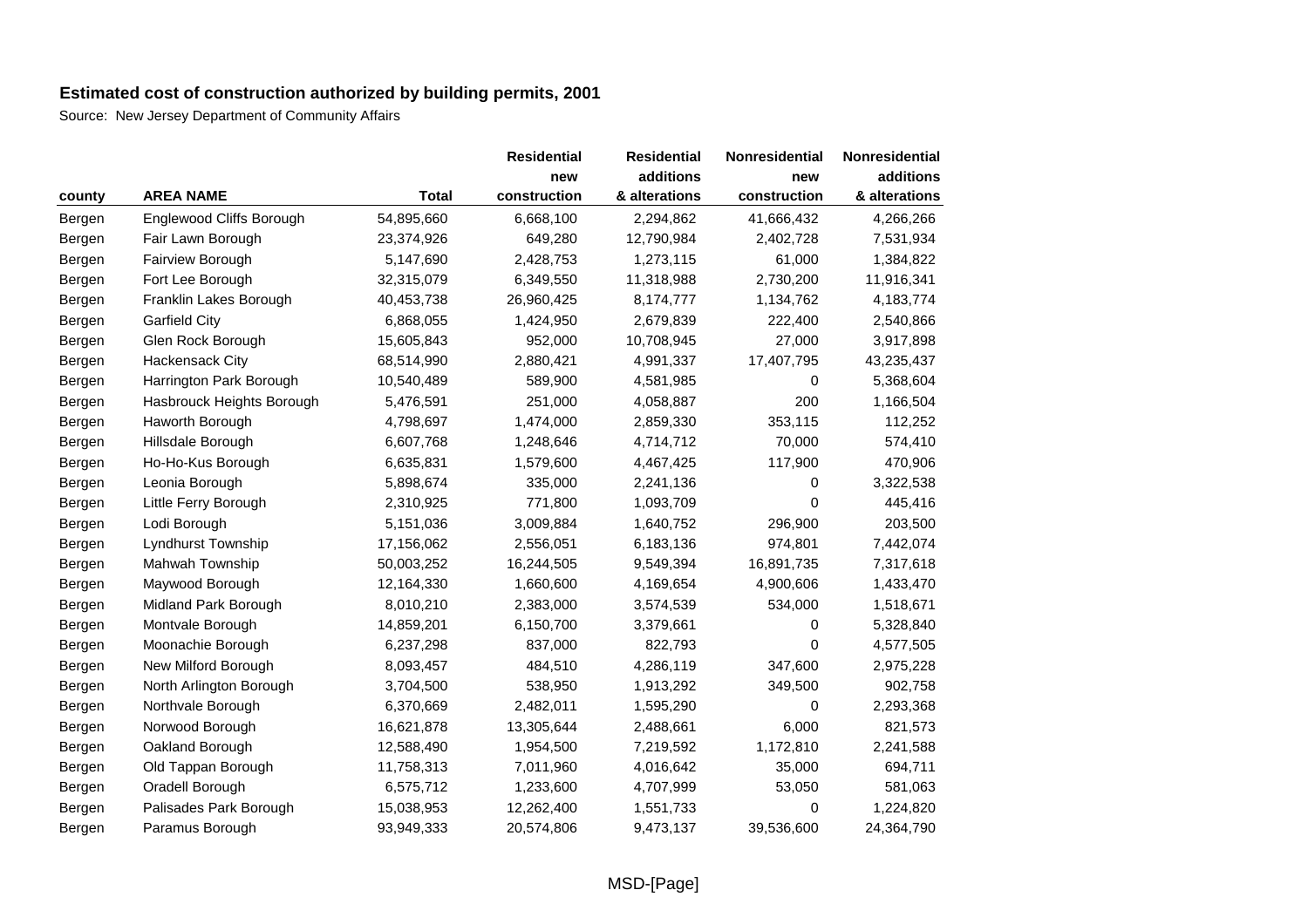|                   |                              |              | <b>Residential</b> | <b>Residential</b> | Nonresidential | Nonresidential |
|-------------------|------------------------------|--------------|--------------------|--------------------|----------------|----------------|
|                   |                              |              | new                | additions          | new            | additions      |
| county            | <b>AREA NAME</b>             | <b>Total</b> | construction       | & alterations      | construction   | & alterations  |
| Bergen            | Park Ridge Borough           | 14,628,010   | 6,760,981          | 4,835,276          | 3,601          | 3,028,152      |
| Bergen            | Ramsey Borough               | 26,433,940   | 8,194,426          | 7,195,620          | 3,421,250      | 7,622,644      |
| Bergen            | Ridgefield Borough           | 13,097,707   | 2,485,800          | 3,122,245          | 2,144,624      | 5,345,038      |
| Bergen            | Ridgefield Park Village      | 5,431,988    | 2,350              | 2,157,004          | 1,037,800      | 2,234,834      |
| Bergen            | Ridgewood Village            | 35,823,592   | 747,600            | 26,737,861         | 936,028        | 7,402,103      |
| Bergen            | River Edge Borough           | 9,731,617    | 553,800            | 4,101,531          | 0              | 5,076,286      |
| Bergen            | <b>River Vale Township</b>   | 8,850,984    | 2,112,448          | 4,880,697          | 0              | 1,857,839      |
| Bergen            | Rochelle Park Township       | 6,886,107    | 672,800            | 1,581,664          | 20,425         | 4,611,218      |
| Bergen            | Rockleigh Borough            | 594,626      | 20,001             | 128,225            | $\Omega$       | 446,400        |
| Bergen            | Rutherford Borough           | 25,343,307   | 507,300            | 5,068,870          | 14,728,000     | 5,039,137      |
| Bergen            | Saddle Brook Township        | 12,702,664   | 1,598,000          | 3,482,145          | 514,300        | 7,108,219      |
| Bergen            | Saddle River Borough         | 23,508,873   | 7,608,811          | 2,186,861          | 13,170,801     | 542,400        |
| Bergen            | South Hackensack Townshij    | 3,627,216    | 0                  | 300,373            | 0              | 3,326,843      |
| Bergen            | <b>Teaneck Township</b>      | 27,976,589   | 5,208,150          | 13,874,889         | 486,374        | 8,407,176      |
| Bergen            | <b>Tenafly Borough</b>       | 32,787,816   | 12,114,925         | 11,414,810         | 65,200         | 9,192,881      |
| Bergen            | Teterboro Borough            | 4,021,643    | 0                  | 500                | 21,000         | 4,000,143      |
| Bergen            | Upper Saddle River Borough   | 29,980,178   | 17,181,322         | 3,667,586          | 42,350         | 9,088,920      |
| Bergen            | Waldwick Borough             | 6,135,683    | 0                  | 3,479,798          | 1,728,100      | 927,785        |
| Bergen            | <b>Wallington Borough</b>    | 3,148,888    | 1,086,400          | 1,309,162          | 313,000        | 440,326        |
| Bergen            | Washington Township          | 11,038,432   | 5,241,250          | 3,710,561          | 0              | 2,086,621      |
| Bergen            | Westwood Borough             | 6,087,438    | 735,829            | 2,431,942          | 856,500        | 2,063,167      |
| Bergen            | Woodcliff Lake Borough       | 24,284,720   | 3,506,250          | 5,251,167          | 6,480,000      | 9,047,303      |
| Bergen            | Wood-Ridge Borough           | 3,032,374    | 822,501            | 2,065,974          | 0              | 143,899        |
| Bergen            | Wyckoff Township             | 28,865,718   | 9,216,300          | 11,772,103         | 841,000        | 7,036,315      |
| Burlington        | <b>Bass River Township</b>   | 1,847,014    | 400,000            | 40,841             | 916,000        | 490,173        |
| <b>Burlington</b> | <b>Beverly City</b>          | 1,227,470    | 150,000            | 333,470            | 735,000        | 9,000          |
| Burlington        | <b>Bordentown City</b>       | 3,635,695    | 1,035,000          | 2,075,132          | 0              | 525,563        |
| Burlington        | <b>Bordentown Township</b>   | 8,977,819    | 2,624,348          | 1,187,757          | 4,083,470      | 1,082,244      |
| Burlington        | <b>Burlington City</b>       | 9,248,793    | 716,580            | 4,808,842          | 1,900,835      | 1,822,536      |
| Burlington        | <b>Burlington Township</b>   | 52,227,679   | 6,946,578          | 3,089,906          | 13,644,482     | 28,546,713     |
| Burlington        | <b>Chesterfield Township</b> | 6,672,179    | 2,407,784          | 1,682,227          | 1,973,820      | 608,348        |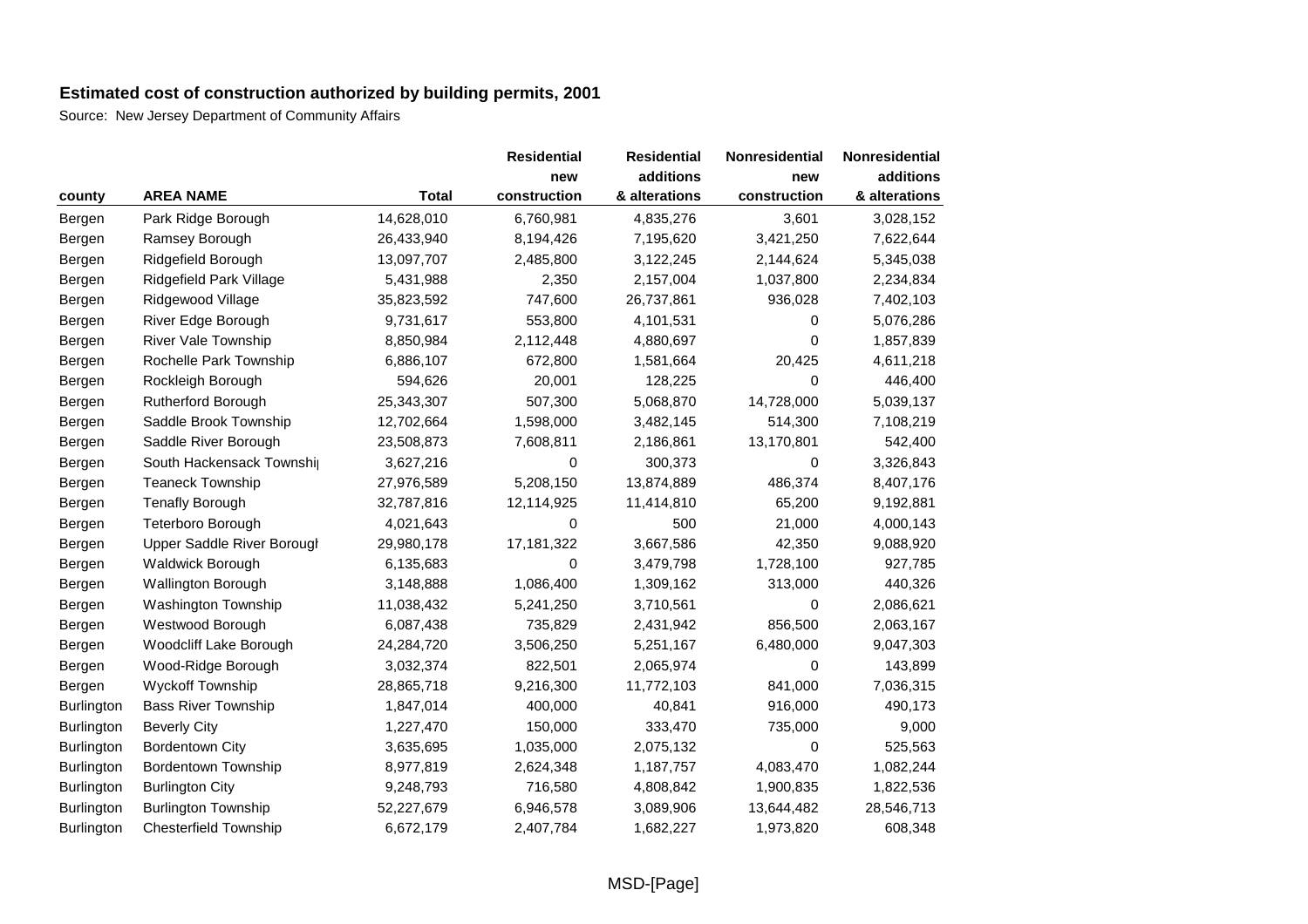|                   |                                |              | <b>Residential</b> | <b>Residential</b> | Nonresidential | Nonresidential |
|-------------------|--------------------------------|--------------|--------------------|--------------------|----------------|----------------|
|                   |                                |              | new                | additions          | new            | additions      |
| county            | <b>AREA NAME</b>               | <b>Total</b> | construction       | & alterations      | construction   | & alterations  |
| Burlington        | Cinnaminson Township           | 15,341,529   | 5,356,390          | 2,490,404          | 1,663,488      | 5,831,247      |
| Burlington        | Delanco Township               | 3,428,588    | 2,571,000          | 572,117            | 5,900          | 279,571        |
| <b>Burlington</b> | Delran Township                | 26,110,785   | 11,330,150         | 2,234,586          | 4,154,894      | 8,391,155      |
| Burlington        | Eastampton Township            | 2,207,978    | 858,901            | 749,908            | 220,855        | 378,314        |
| <b>Burlington</b> | <b>Edgewater Park Township</b> | 8,676,010    | 3,386,313          | 4,343,423          | 259,574        | 686,700        |
| Burlington        | Evesham Township               | 67,472,672   | 24,080,560         | 4,080,734          | 14,900,352     | 24,411,026     |
| Burlington        | Fieldsboro Borough             | 145,700      | 0                  | 103,450            | 0              | 42,250         |
| Burlington        | Florence Township              | 11,612,892   | 8,554,961          | 1,396,721          | 905,222        | 755,988        |
| Burlington        | Hainesport Township            | 31,750,314   | 28,564,105         | 1,041,250          | 1,411,999      | 732,960        |
| Burlington        | Lumberton Township             | 27,612,765   | 19,819,389         | 1,406,792          | 1,504,061      | 4,882,523      |
| Burlington        | <b>Mansfield Township</b>      | 50,887,217   | 45,489,285         | 1,309,655          | 819,031        | 3,269,246      |
| Burlington        | Maple Shade Borough            | 11,253,172   | 1,550,422          | 1,490,759          | 4,027,151      | 4,184,840      |
| Burlington        | <b>Medford Township</b>        | 35,144,692   | 23,822,007         | 6,104,322          | 626,427        | 4,591,936      |
| Burlington        | Medford Lakes Borough          | 1,448,536    | 407,600            | 1,029,936          | 0              | 11,000         |
| Burlington        | Moorestown Township            | 44,221,085   | 16,858,575         | 5,837,472          | 2,234,275      | 19,290,763     |
| Burlington        | Mount Holly Township           | 5,418,749    | 140,400            | 1,190,342          | 1,252,942      | 2,835,065      |
| Burlington        | Mount Laurel Township          | 57,776,138   | 19,860,292         | 6,446,582          | 19,742,617     | 11,726,647     |
| Burlington        | New Hanover Township           | 638,313      | 136,500            | 87,400             | 383,058        | 31,355         |
| Burlington        | North Hanover Township         | 3,053,842    | 2,035,000          | 487,493            | 176,550        | 354,799        |
| Burlington        | Palmyra Borough                | 5,089,729    | 3,975,200          | 581,119            | 0              | 533,410        |
| Burlington        | Pemberton Borough              | 880,499      | 400,650            | 388,524            | 24,000         | 67,325         |
| Burlington        | Pemberton Township             | 11,956,629   | 2,524,320          | 1,872,996          | 6,238,597      | 1,320,716      |
| Burlington        | Riverside Township             | 4,512,950    | 691,592            | 803,597            | 2,747,250      | 270,511        |
| <b>Burlington</b> | <b>Riverton Borough</b>        | 3,294,924    | 0                  | 803,721            | 12,374         | 2,478,829      |
| Burlington        | Shamong Township               | 5,519,060    | 4,125,150          | 635,040            | 85,420         | 673,450        |
| Burlington        | Southampton Township           | 10,840,291   | 8,638,042          | 1,285,237          | 287,652        | 629,360        |
| Burlington        | Springfield Township           | 5,337,725    | 2,823,058          | 943,683            | 832,975        | 738,009        |
| Burlington        | <b>Tabernacle Township</b>     | 36,370,808   | 2,602,942          | 999,496            | 30,630,943     | 2,137,427      |
| Burlington        | Washington Township            | 302,590      | 119,000            | 133,490            | 35,500         | 14,600         |
| <b>Burlington</b> | <b>Westampton Township</b>     | 18,071,165   | 8,612,700          | 1,043,848          | 4,124,714      | 4,289,903      |
| <b>Burlington</b> | Willingboro Township           | 12,526,494   | 261,570            | 4,215,490          | 4,885,000      | 3,164,434      |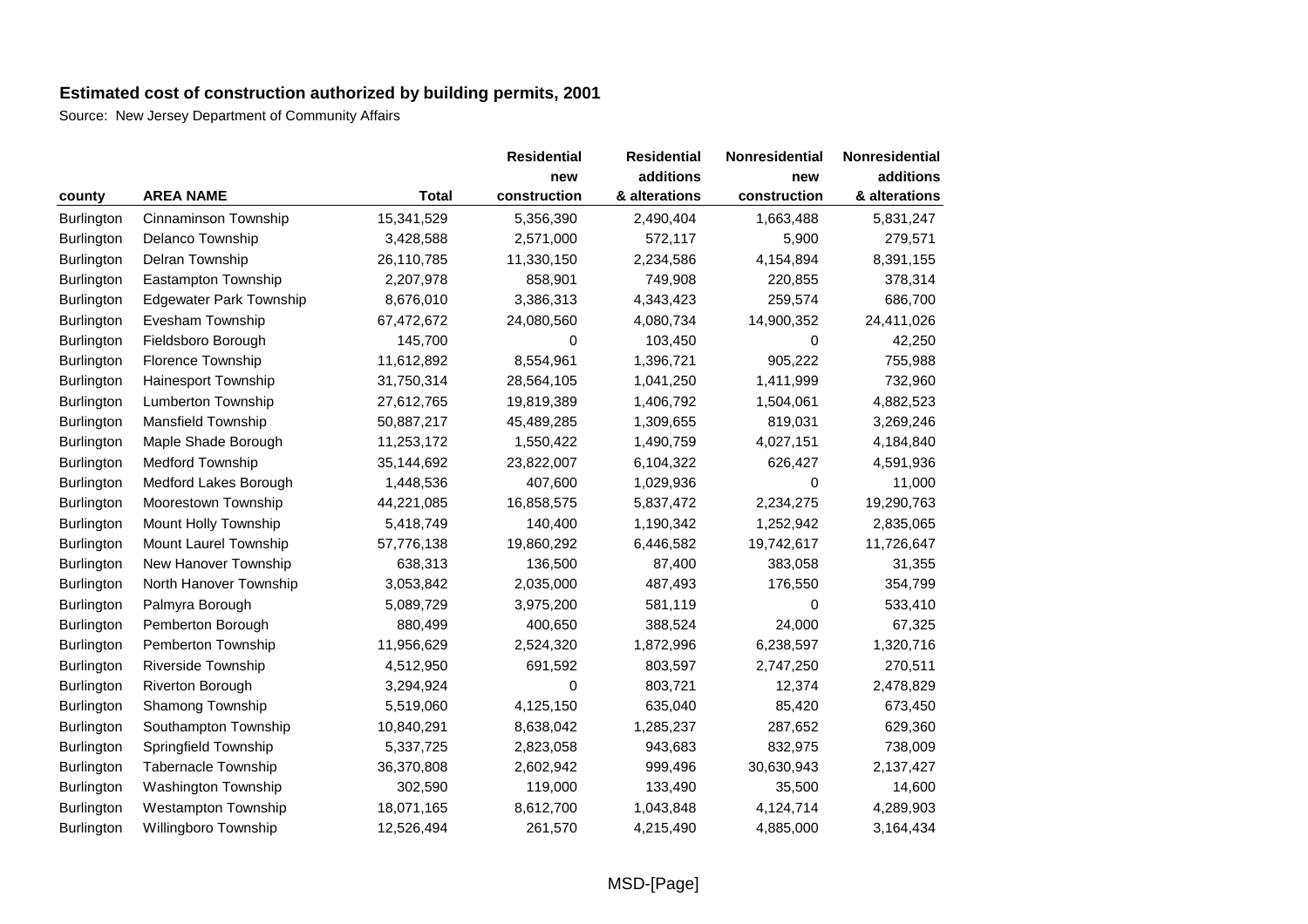|                   |                            |              | <b>Residential</b> | <b>Residential</b> | Nonresidential | Nonresidential |
|-------------------|----------------------------|--------------|--------------------|--------------------|----------------|----------------|
|                   |                            |              | new                | additions          | new            | additions      |
| county            | <b>AREA NAME</b>           | <b>Total</b> | construction       | & alterations      | construction   | & alterations  |
| <b>Burlington</b> | Woodland Township          | 755,672      | 399,200            | 133,575            | 83,097         | 139,800        |
| Burlington        | Wrightstown Borough        | 2,000,806    | 0                  | 100,816            | 0              | 1,899,990      |
| Camden            | Audubon Borough            | 1,902,606    | 0                  | 1,364,764          | 0              | 537,842        |
| Camden            | Audubon Park Borough       | 90,814       | 0                  | 76,683             | 0              | 14,131         |
| Camden            | Barrington Borough         | 1,719,692    | 743,372            | 702,120            | 0              | 274,200        |
| Camden            | Bellmawr Borough           | 2,552,083    | 458,450            | 1,217,484          | 313,000        | 563,149        |
| Camden            | Berlin Borough             | 9,467,325    | 5,511,840          | 1,150,726          | 1,940,000      | 864,759        |
| Camden            | <b>Berlin Township</b>     | 4,329,015    | 557,550            | 913,392            | 1,949,280      | 908,793        |
| Camden            | Brooklawn Borough          | 418,335      | 0                  | 320,485            | 0              | 97,850         |
| Camden            | Camden City                | 37,003,149   | 9,121,503          | 5,327,429          | 9,544,297      | 13,009,920     |
| Camden            | Cherry Hill Township       | 50,435,509   | 9,479,327          | 10,143,813         | 3,158,622      | 27,653,747     |
| Camden            | <b>Chesilhurst Borough</b> | 3,013,584    | 2,887,100          | 105,995            | 0              | 20,489         |
| Camden            | <b>Clementon Borough</b>   | 966,626      | 250,900            | 426,200            | 2,800          | 286,726        |
| Camden            | Collingswood Borough       | 3,511,180    | 11,650             | 2,481,650          | 275,850        | 742,030        |
| Camden            | Gibbsboro Borough          | 2,854,006    | 404,150            | 507,592            | 1,571,850      | 370,414        |
| Camden            | <b>Gloucester City</b>     | 2,839,211    | 162,666            | 1,230,946          | 353,150        | 1,092,449      |
| Camden            | Gloucester Township        | 32,425,148   | 19,372,364         | 5,416,814          | 2,009,441      | 5,626,529      |
| Camden            | Haddon Township            | 9,489,786    | 295,100            | 3,883,379          | 883,500        | 4,427,807      |
| Camden            | Haddonfield Borough        | 22,983,327   | 4,042,000          | 5,744,875          | 1,583,600      | 11,612,852     |
| Camden            | Haddon Heights Borough     | 2,951,645    | 446,500            | 2,390,745          | 0              | 114,400        |
| Camden            | Hi-nella Borough           | 68,679       | 0                  | 58,180             | 0              | 10,499         |
| Camden            | Laurel Springs Borough     | 810,842      | 19,700             | 199,511            | 0              | 591,631        |
| Camden            | Lawnside Borough           | 6,788,209    | 266,216            | 640,814            | 5,399,016      | 482,163        |
| Camden            | Lindenwold Borough         | 1,749,999    | 64,145             | 839,197            | 291,032        | 555,625        |
| Camden            | Magnolia Borough           | 1,411,955    | 324,421            | 568,246            | 412,550        | 106,738        |
| Camden            | Merchantville Borough      | 1,166,420    | 0                  | 1,111,421          | 0              | 54,999         |
| Camden            | Mount Ephraim Borough      | 1,143,979    | 236,750            | 467,540            | 100,400        | 339,289        |
| Camden            | Oaklyn Borough             | 879,949      | 177,100            | 666,654            | 0              | 36,195         |
| Camden            | Pennsauken Township        | 13,185,937   | 1,622,400          | 2,352,922          | 1,753,712      | 7,456,903      |
| Camden            | Pine Hill Borough          | 3,643,338    | 2,032,650          | 464,508            | 829,832        | 316,348        |
| Camden            | Pine Valley Borough        | 6,400        | 0                  | 6,400              | 0              | 0              |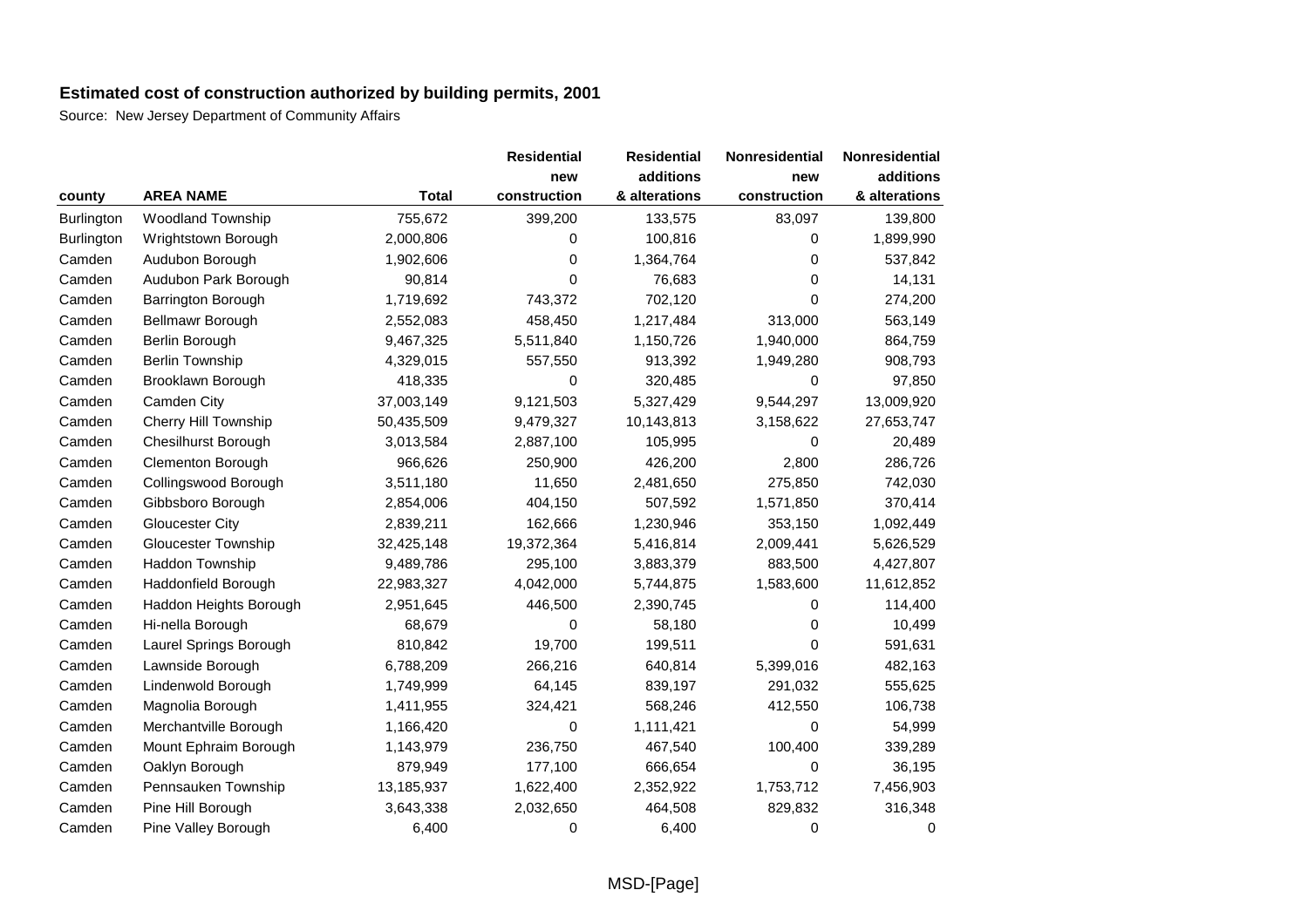|          |                                       |              | <b>Residential</b> | <b>Residential</b> | Nonresidential | Nonresidential |
|----------|---------------------------------------|--------------|--------------------|--------------------|----------------|----------------|
|          |                                       |              | new                | additions          | new            | additions      |
| county   | <b>AREA NAME</b>                      | <b>Total</b> | construction       | & alterations      | construction   | & alterations  |
| Camden   | Runnemede Borough                     | 1,921,742    | 569,300            | 980,225            | 109,600        | 262,617        |
| Camden   | Somerdale Borough                     | 986,213      | 86,800             | 555,019            | 0              | 344,394        |
| Camden   | <b>Stratford Borough</b>              | 3,034,906    | 19,100             | 1,015,934          | 1,327,400      | 672,472        |
| Camden   | <b>Tavistock Borough</b>              | 0            | 0                  | 0                  | 0              | 0              |
| Camden   | <b>Voorhees Township</b>              | 41,719,383   | 9,252,604          | 2,948,447          | 10,004,811     | 19,513,521     |
| Camden   | <b>Waterford Township</b>             | 4,212,045    | 2,112,460          | 919,308            | 284,704        | 895,573        |
| Camden   | Winslow Township                      | 36,653,163   | 4,520,364          | 1,834,854          | 1,644,449      | 28,653,496     |
| Camden   | Woodlynne Borough                     | 224,156      | 0                  | 221,456            | 0              | 2,700          |
| Cape May | Avalon Borough                        | 38,951,875   | 28,456,811         | 7,362,854          | 767,600        | 2,364,610      |
| Cape May | Cape May City                         | 9,219,666    | 3,424,000          | 4,036,191          | 242,402        | 1,517,073      |
| Cape May | Cape May Point Borough                | 2,790,495    | 1,641,430          | 968,560            | 14,050         | 166,455        |
| Cape May | Dennis Township                       | 5,278,303    | 1,824,000          | 1,082,732          | 1,062,650      | 1,308,921      |
| Cape May | Lower Township                        | 21,938,906   | 11,190,495         | 8,616,968          | 1,057,549      | 1,073,894      |
| Cape May | Middle Township                       | 21,341,918   | 13,256,483         | 1,243,290          | 1,683,625      | 5,158,520      |
| Cape May | North Wildwood City                   | 11,863,836   | 6,531,367          | 4,145,944          | 406,150        | 780,375        |
| Cape May | Ocean City                            | 83,197,969   | 64,340,327         | 13,523,903         | 1,605,100      | 3,728,639      |
| Cape May | Sea Isle City                         | 27,443,469   | 23,064,398         | 2,614,388          | 197,000        | 1,567,683      |
| Cape May | Stone Harbor Borough                  | 19,727,880   | 13,859,841         | 4,321,532          | 44,000         | 1,502,507      |
| Cape May | <b>Upper Township</b>                 | 14,502,657   | 6,785,617          | 4,540,259          | 2,114,084      | 1,062,697      |
| Cape May | West Cape May Borough                 | 2,261,721    | 1,103,700          | 994,121            | 0              | 163,900        |
| Cape May | West Wildwood Borough                 | 611,546      | 119,000            | 469,121            | 200            | 23,225         |
| Cape May | <b>Wildwood City</b>                  | 7,957,026    | 3,483,881          | 1,604,827          | 944,600        | 1,923,718      |
| Cape May | Wildwood Crest Borough                | 7,706,782    | 3,005,875          | 2,352,034          | 0              | 2,348,873      |
| Cape May | Woodbine Borough                      | 1,470,891    | 10,300             | 782,781            | 243,610        | 434,200        |
|          | Cumberland Bridgeton City             | 5,549,181    | 85,032             | 1,472,154          | 403,539        | 3,588,456      |
|          | <b>Cumberland Commercial Township</b> | 1,061,529    | 229,245            | 429,543            | 9,000          | 393,741        |
|          | Cumberland Deerfield Township         | 1,939,408    | 1,105,405          | 116,388            | 624,475        | 93,140         |
|          | Cumberland Downe Township             | 727,563      | 135,945            | 305,782            | 196,435        | 89,401         |
|          | Cumberland Fairfield Township         | 1,041,929    | 604,650            | 257,683            | 63,646         | 115,950        |
|          | Cumberland Greenwich Township         | 150,504      | 0                  | 91,004             | 58,400         | 1,100          |
|          | Cumberland Hopewell Township          | 2,849,164    | 1,850,900          | 539,139            | 209,000        | 250,125        |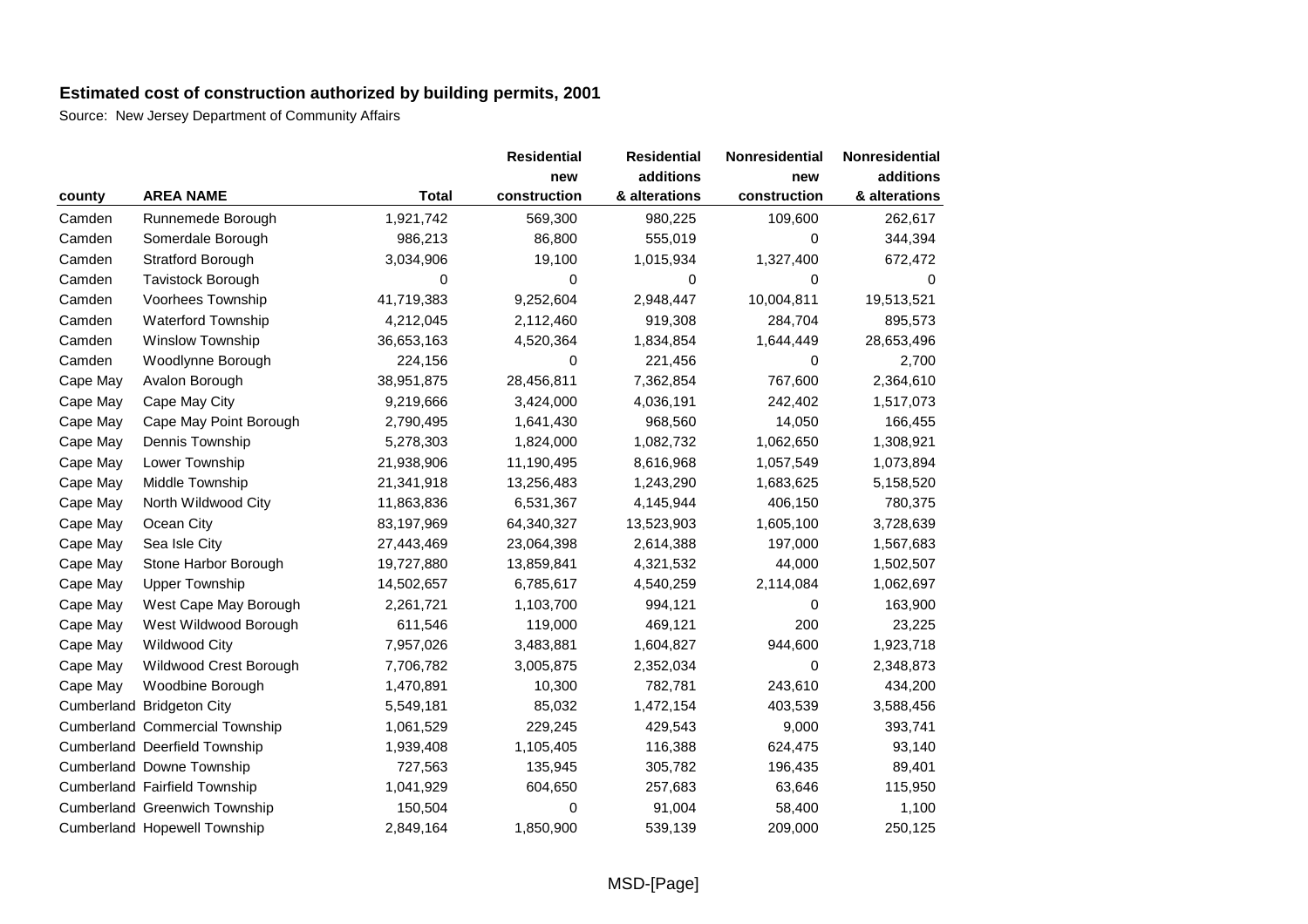|            |                                          |              | <b>Residential</b> | <b>Residential</b> | Nonresidential | Nonresidential |
|------------|------------------------------------------|--------------|--------------------|--------------------|----------------|----------------|
|            |                                          |              | new                | additions          | new            | additions      |
| county     | <b>AREA NAME</b>                         | <b>Total</b> | construction       | & alterations      | construction   | & alterations  |
|            | Cumberland Lawrence Township             | 1,479,920    | 483,000            | 996,920            | 0              | $\Omega$       |
|            | <b>Cumberland Maurice River Township</b> | 3,216,125    | 150,000            | 881,601            | 760,610        | 1,423,914      |
|            | <b>Cumberland Millville City</b>         | 11,073,285   | 2,425,540          | 1,906,146          | 2,621,569      | 4,120,030      |
|            | Cumberland Shiloh Borough                | 404,300      | 84,400             | 40,700             | 247,000        | 32,200         |
|            | <b>Cumberland Stow Creek Township</b>    | 1,211,825    | 784,500            | 116,125            | 174,300        | 136,900        |
|            | Cumberland Upper Deerfield Township      | 4,538,921    | 1,310,500          | 563,063            | 1,031,724      | 1,633,634      |
|            | Cumberland Vineland City                 | 43,441,683   | 14,245,402         | 5,682,874          | 11,942,010     | 11,571,397     |
| Essex      | <b>Belleville Town</b>                   | 7,371,051    | 1,373,200          | 3,113,847          | 1,199,200      | 1,684,804      |
| Essex      | <b>Bloomfield Township</b>               | 12,368,499   | 426,200            | 5,383,434          | 934,100        | 5,624,765      |
| Essex      | <b>Caldwell Township</b>                 | 7,237,098    | 3,008,950          | 2,405,427          | 296,538        | 1,526,183      |
| Essex      | <b>Cedar Grove Township</b>              | 7,968,686    | 2,611,375          | 4,250,975          | 22,400         | 1,083,936      |
| Essex      | East Orange City                         | 10,637,997   | 1,400,000          | 3,408,149          | 1,730,001      | 4,099,847      |
| Essex      | <b>Essex Fells Township</b>              | 5,184,399    | 1,000              | 4,146,569          | 480,000        | 556,830        |
| Essex      | Fairfield Township                       | 28,698,963   | 11,731,019         | 2,913,019          | 1,906,513      | 12,148,412     |
| Essex      | Glen Ridge Borough                       | 6,866,448    | 1,347,002          | 4,203,674          | 0              | 1,315,772      |
| Essex      | Irvington Township                       | 8,926,793    | 165,480            | 4,984,043          | 977,680        | 2,799,590      |
| Essex      | Livingston Township                      | 65,670,071   | 16,148,473         | 13,856,679         | 4,940,401      | 30,724,518     |
| Essex      | Maplewood Township                       | 15,453,662   | 237,800            | 12,266,980         | 128,700        | 2,820,182      |
| Essex      | Millburn Township                        | 52,834,280   | 9,758,001          | 26,746,433         | 2,559,000      | 13,770,846     |
| Essex      | Montclair Township                       | 37,667,766   | 9,885,300          | 18,125,751         | 398,926        | 9,257,789      |
| Essex      | <b>Newark City</b>                       | 213,559,984  | 64,314,029         | 14,466,826         | 70,433,369     | 64,345,760     |
| Essex      | North Caldwell Borough                   | 7,952,793    | 1,497,586          | 6,227,321          | 0              | 227,886        |
| Essex      | Nutley Township                          | 28,748,897   | 11,567,510         | 8,709,290          | 1,340,301      | 7,131,796      |
| Essex      | City of Orange Township                  | 8,424,200    | 581,067            | 1,995,978          | 1,440,800      | 4,406,355      |
| Essex      | Roseland Borough                         | 19,173,471   | 7,881,988          | 1,979,192          | 377,044        | 8,935,247      |
| Essex      | South Orange Village                     | 49,829,269   | 27,672,600         | 12,375,351         | 5,797,001      | 3,984,317      |
| Essex      | Verona Township                          | 9,522,198    | 207,100            | 6,319,759          | 737,400        | 2,257,939      |
| Essex      | West Caldwell Township                   | 10,607,571   | 930,830            | 3,676,296          | 34,637         | 5,965,808      |
| Essex      | West Orange Township                     | 28,480,011   | 6,586,212          | 9,170,644          | 4,237,273      | 8,485,882      |
| Gloucester | Clayton Borough                          | 3,808,464    | 1,242,050          | 671,071            | 287,175        | 1,608,168      |
| Gloucester | Deptford Township                        | 42,333,051   | 14,162,230         | 2,688,177          | 11,601,032     | 13,881,612     |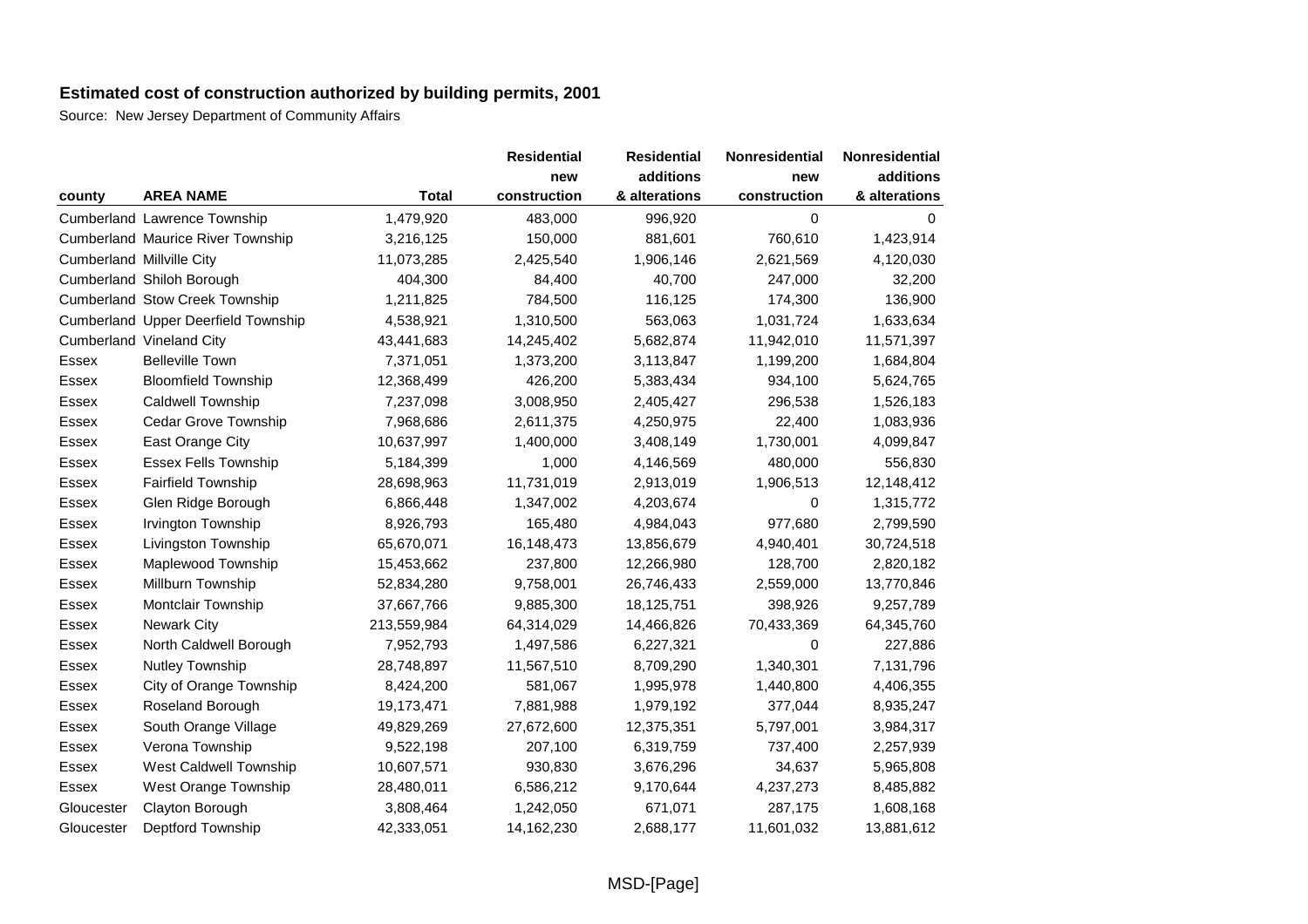|            |                                |              | <b>Residential</b> | <b>Residential</b> | <b>Nonresidential</b> | Nonresidential |
|------------|--------------------------------|--------------|--------------------|--------------------|-----------------------|----------------|
|            |                                |              | new                | additions          | new                   | additions      |
| county     | <b>AREA NAME</b>               | <b>Total</b> | construction       | & alterations      | construction          | & alterations  |
| Gloucester | <b>East Greenwich Township</b> | 17,575,517   | 14,158,851         | 1,397,772          | 1,572,012             | 446,882        |
| Gloucester | <b>Elk Township</b>            | 1,828,726    | 904,710            | 717,576            | 60,165                | 146,275        |
| Gloucester | Franklin Township              | 12,707,145   | 7,364,096          | 1,867,179          | 2,776,098             | 699,772        |
| Gloucester | Glassboro Borough              | 5,925,475    | 1,291,354          | 1,577,173          | 1,971,803             | 1,085,145      |
| Gloucester | <b>Greenwich Township</b>      | 6,407,673    | 3,549,281          | 856,133            | 1,096,000             | 906,259        |
| Gloucester | Harrison Township              | 26,818,452   | 21,368,851         | 1,368,727          | 3,025,991             | 1,054,883      |
| Gloucester | Logan Township                 | 21,907,583   | 703,626            | 732,496            | 13,921,000            | 6,550,461      |
| Gloucester | Mantua Township                | 20,160,000   | 4,483,317          | 3,279,347          | 2,047,800             | 10,349,536     |
| Gloucester | Monroe Township                | 9,713,423    | 7,825,927          | 848,490            | 339,080               | 699,926        |
| Gloucester | National Park Borough          | 433,113      | 98,490             | 329,623            | 0                     | 5,000          |
| Gloucester | Newfield Borough               | 265,900      | 12,000             | 123,650            | 0                     | 130,250        |
| Gloucester | Paulsboro Borough              | 2,464,567    | 276,292            | 657,273            | 100,000               | 1,431,002      |
| Gloucester | Pitman Borough                 | 5,654,124    | 61,000             | 4,227,303          | 0                     | 1,365,821      |
| Gloucester | South Harrison Township        | 5,238,240    | 3,930,057          | 158,933            | 1,081,200             | 68,050         |
| Gloucester | Swedesborough Borough          | 2,832,127    | 0                  | 482,192            | 0                     | 2,349,935      |
| Gloucester | Washington Township            | 52,373,205   | 38,802,068         | 3,794,577          | 2,446,417             | 7,330,143      |
| Gloucester | Wenonah Borough                | 857,923      | 124,880            | 661,434            | $\Omega$              | 71,609         |
| Gloucester | West Deptford Township         | 72,485,570   | 7,283,285          | 2,565,971          | 54,129,518            | 8,506,796      |
| Gloucester | Westville Borough              | 2,436,666    | 196,245            | 331,419            | 13,500                | 1,895,502      |
| Gloucester | <b>Woodbury City</b>           | 24,672,922   | 6,276,408          | 8,982,670          | 6,173,254             | 3,240,590      |
| Gloucester | Woodbury Heights Borough       | 1,197,931    | 225,495            | 411,709            | 3,150                 | 557,577        |
| Gloucester | Woolwich Township              | 33,271,119   | 27,194,417         | 531,912            | 4,073,949             | 1,470,841      |
| Hudson     | <b>Bayonne City</b>            | 36,901,396   | 3,467,951          | 18,234,096         | 4,184,662             | 11,014,687     |
| Hudson     | East Newark Borough            | 369,440      | 0                  | 167,366            | 0                     | 202,074        |
| Hudson     | Guttenberg Town                | 2,709,528    | 1,033,756          | 1,400,977          | 9,850                 | 264,945        |
| Hudson     | <b>Harrison Town</b>           | 7,141,951    | 903,400            | 1,047,414          | 2,171,000             | 3,020,137      |
| Hudson     | Hoboken City                   | 126,770,013  | 81,213,389         | 21,011,850         | 14,637,690            | 9,907,084      |
| Hudson     | Jersey City                    | 867,048,392  | 246,905,860        | 25,577,039         | 533,562,515           | 61,002,978     |
| Hudson     | Kearny Town                    | 24,099,824   | 699,850            | 4,173,471          | 7,234,941             | 11,991,562     |
| Hudson     | North Bergen Township          | 44,306,534   | 7,048,390          | 7,523,443          | 18,011,499            | 11,723,202     |
| Hudson     | Secaucus Town                  | 73,793,600   | 1,068,201          | 3,045,874          | 27,953,227            | 41,726,298     |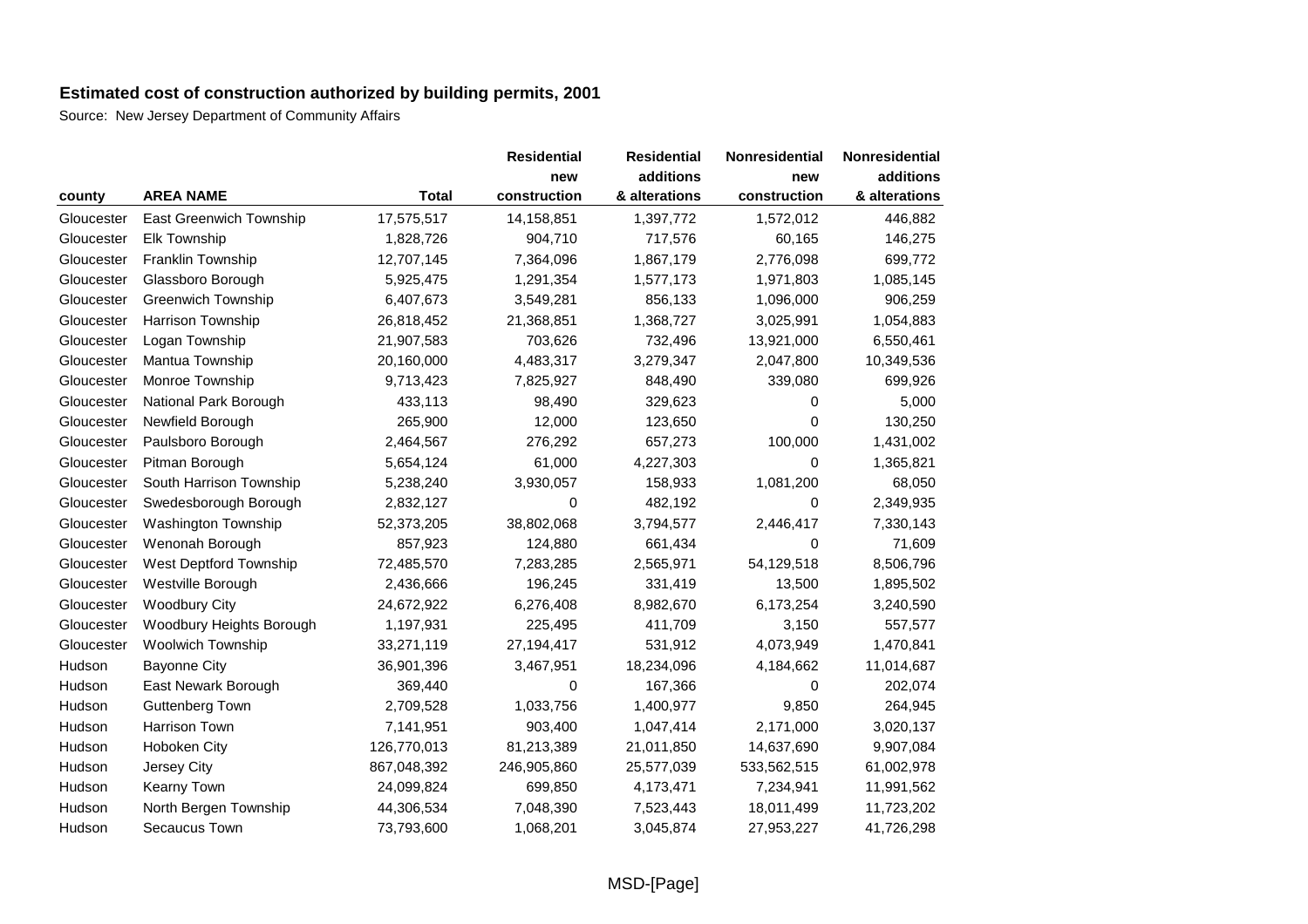|           |                             |              | <b>Residential</b> | <b>Residential</b> | <b>Nonresidential</b> | Nonresidential |
|-----------|-----------------------------|--------------|--------------------|--------------------|-----------------------|----------------|
|           |                             |              | new                | additions          | new                   | additions      |
| county    | <b>AREA NAME</b>            | <b>Total</b> | construction       | & alterations      | construction          | & alterations  |
| Hudson    | Union City                  | 20,261,403   | 7,513,510          | 6,928,927          | 700                   | 5,818,266      |
| Hudson    | Weehawken Township          | 11,705,097   | 5,870,500          | 2,959,527          | 0                     | 2,875,070      |
| Hudson    | West New York Town          | 16,709,842   | 4,450,082          | 5,382,838          | 730,699               | 6,146,223      |
| Hunterdon | Alexandria Township         | 6,917,978    | 4,810,490          | 1,042,403          | 323,350               | 741,735        |
| Hunterdon | Bethlehem Township          | 7,422,579    | 1,315,300          | 1,856,063          | 55,500                | 4,195,716      |
| Hunterdon | <b>Bloomsbury Borough</b>   | 518,103      | 251,000            | 209,803            | 0                     | 57,300         |
| Hunterdon | Califon Borough             | 553,687      | 0                  | 435,664            | 20,000                | 98,023         |
| Hunterdon | <b>Clinton Town</b>         | 886,801      | 0                  | 445,528            | 0                     | 441,273        |
| Hunterdon | Clinton Township            | 27,567,673   | 17,736,829         | 4,405,815          | 3,054,250             | 2,370,779      |
| Hunterdon | Delaware Township           | 7,280,026    | 3,582,135          | 2,370,104          | 723,904               | 603,883        |
| Hunterdon | <b>East Amwell Township</b> | 6,642,676    | 2,227,290          | 2,847,249          | 809,022               | 759,115        |
| Hunterdon | Flemington Borough          | 3,662,381    | 510,200            | 482,517            | 417,740               | 2,251,924      |
| Hunterdon | Franklin Township           | 4,793,101    | 1,269,850          | 2,625,571          | 178,770               | 718,910        |
| Hunterdon | Frenchtown Borough          | 505,301      | 0                  | 444,311            | 10,000                | 50,990         |
| Hunterdon | Glen Gardner Borough        | 578,757      | $\Omega$           | 307,610            | 0                     | 271,147        |
| Hunterdon | Hampton Borough             | 464,550      | 183,100            | 221,160            | 17,500                | 42,790         |
| Hunterdon | High Bridge Borough         | 860,936      | 137,300            | 608,510            | 53,501                | 61,625         |
| Hunterdon | <b>Holland Township</b>     | 9,123,834    | 4,103,330          | 2,553,295          | 169,440               | 2,297,769      |
| Hunterdon | Kingwood Township           | 6,461,096    | 4,225,000          | 1,265,643          | 693,500               | 276,953        |
| Hunterdon | Lambertville City           | 4,132,192    | 961,892            | 1,519,785          | 297,776               | 1,352,739      |
| Hunterdon | Lebanon Borough             | 1,445,214    | 115,300            | 423,225            | 393,250               | 513,439        |
| Hunterdon | Lebanon Township            | 10,493,283   | 6,999,874          | 2,014,791          | 937,872               | 540,746        |
| Hunterdon | Milford Borough             | 713,652      | 308,554            | 229,568            | 50,700                | 124,830        |
| Hunterdon | Raritan Township            | 58,389,071   | 31,462,934         | 5,678,123          | 14,432,365            | 6,815,649      |
| Hunterdon | Readington Township         | 56,443,097   | 15,409,701         | 4,887,827          | 33,691,923            | 2,453,646      |
| Hunterdon | Stockton Borough            | 382,177      | 170,000            | 120,323            | 0                     | 91,854         |
| Hunterdon | Tewksbury Township          | 23,532,746   | 13,960,316         | 5,386,753          | 1,949,620             | 2,236,057      |
| Hunterdon | Union Township              | 13,134,935   | 8,900,100          | 1,014,535          | 287,100               | 2,933,200      |
| Hunterdon | West Amwell Township        | 13,689,840   | 9,931,260          | 867,105            | 1,718,275             | 1,173,200      |
| Mercer    | East Windsor Township       | 58,481,652   | 32,401,578         | 3,955,293          | 11,049,925            | 11,074,856     |
| Mercer    | <b>Ewing Township</b>       | 45,418,260   | 3,511,551          | 3,606,397          | 29,830,423            | 8,469,889      |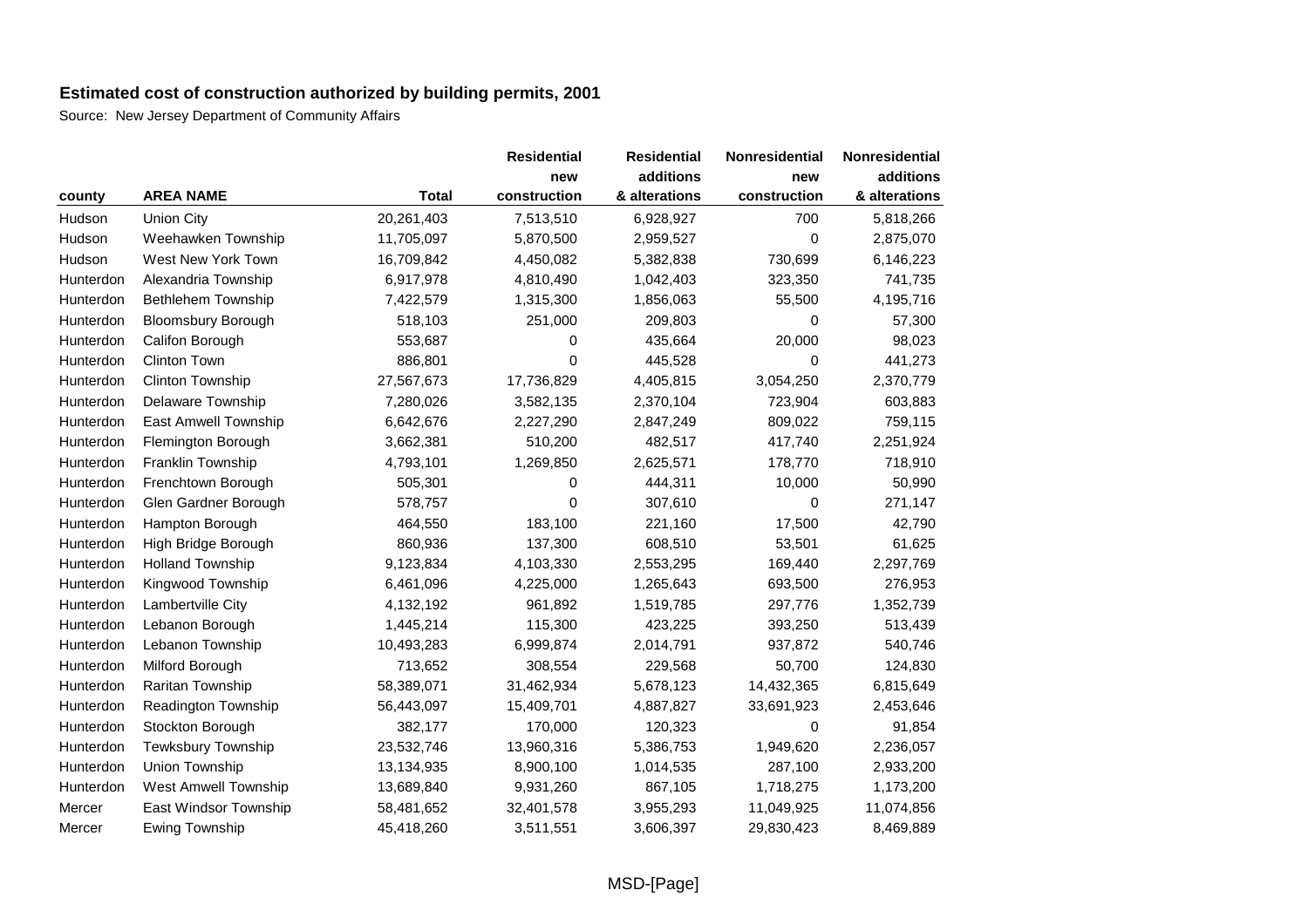|           |                              |              | <b>Residential</b> | <b>Residential</b> | Nonresidential | Nonresidential |
|-----------|------------------------------|--------------|--------------------|--------------------|----------------|----------------|
|           |                              |              | new                | additions          | new            | additions      |
| county    | <b>AREA NAME</b>             | <b>Total</b> | construction       | & alterations      | construction   | & alterations  |
| Mercer    | <b>Hamilton Township</b>     | 76,292,180   | 19,984,406         | 12,194,439         | 29,891,909     | 14,221,426     |
| Mercer    | Hightstown Borough           | 5,159,120    | 674,101            | 3,120,940          | 203,087        | 1,160,992      |
| Mercer    | Hopewell Borough             | 6,095,055    | 723,000            | 982,564            | 495,100        | 3,894,391      |
| Mercer    | <b>Hopewell Township</b>     | 137,656,814  | 18,954,387         | 8,528,290          | 73,719,502     | 36,454,635     |
| Mercer    | Lawrence Township            | 72,315,148   | 16,021,699         | 11,670,317         | 14,628,777     | 29,994,355     |
| Mercer    | Pennington Borough           | 4,599,664    | 115,650            | 1,754,583          | 751,100        | 1,978,331      |
| Mercer    | Princeton Borough            | 35,980,439   | 505,910            | 13,718,940         | 2,246,919      | 19,508,670     |
| Mercer    | Princeton Township           | 81,472,602   | 16,578,434         | 13,877,164         | 43,901,790     | 7,115,214      |
| Mercer    | <b>Trenton City</b>          | 57,185,769   | 689,430            | 8,480,519          | 16,221,389     | 31,794,431     |
| Mercer    | Washington Township          | 31,997,346   | 22,702,023         | 2,999,351          | 4,418,098      | 1,877,874      |
| Mercer    | West Windsor Township        | 56,054,381   | 24,802,068         | 8,282,834          | 8,384,706      | 14,584,773     |
| Middlesex | Carteret Borough             | 20,017,192   | 1,549,511          | 3,293,591          | 25,000         | 15,149,090     |
| Middlesex | Cranbury Township            | 103,573,327  | 5,656,254          | 3,480,289          | 76,913,560     | 17,523,224     |
| Middlesex | Dunellen Borough             | 2,113,221    | 514,200            | 1,235,227          | 37,500         | 326,294        |
| Middlesex | East Brunswick Township      | 80,720,987   | 26,922,885         | 14,862,870         | 10,562,605     | 28,372,627     |
| Middlesex | Edison Township              | 89,207,444   | 9,272,122          | 15,980,488         | 24,160,114     | 39,794,720     |
| Middlesex | Helmetta Borough             | 685,470      | 325,000            | 281,969            | 500            | 78,001         |
| Middlesex | <b>Highland Park Borough</b> | 4,804,352    | 693,350            | 3,449,692          | 8,000          | 653,310        |
| Middlesex | Jamesburg Borough            | 1,244,704    | 12,200             | 828,305            | 106,300        | 297,899        |
| Middlesex | Old Bridge Township          | 61,091,260   | 27,440,798         | 9,766,441          | 14,059,191     | 9,824,830      |
| Middlesex | Metuchen Borough             | 10,600,799   | 1,337,489          | 6,270,887          | 776,502        | 2,215,921      |
| Middlesex | Middlesex Borough            | 5,656,127    | 515,600            | 2,743,287          | 958,861        | 1,438,379      |
| Middlesex | Milltown Borough             | 5,312,729    | 475,000            | 1,517,681          | 120,000        | 3,200,048      |
| Middlesex | Monroe Township              | 81,224,209   | 59,364,249         | 4,652,616          | 11,191,703     | 6,015,641      |
| Middlesex | New Brunsick City            | 71,226,693   | 22,163,728         | 10,025,059         | 20,676,558     | 18,361,348     |
| Middlesex | North Brunswick Township     | 44,855,668   | 19,222,069         | 2,746,488          | 13,223,638     | 9,663,473      |
| Middlesex | Perth Amboy City             | 11,698,732   | 1,549,699          | 4,625,219          | 1,693,105      | 3,830,709      |
| Middlesex | Piscataway Township          | 54,972,715   | 7,160,611          | 6,110,344          | 19,799,790     | 21,901,970     |
| Middlesex | Plainsboro Township          | 61,087,995   | 3,823,350          | 4,400,429          | 2,177,327      | 50,686,889     |
| Middlesex | Sayreville Borough           | 21,183,615   | 4,871,332          | 3,777,260          | 7,778,075      | 4,756,948      |
| Middlesex | South Amboy City             | 5,944,478    | 2,733,800          | 1,018,389          | 279,400        | 1,912,889      |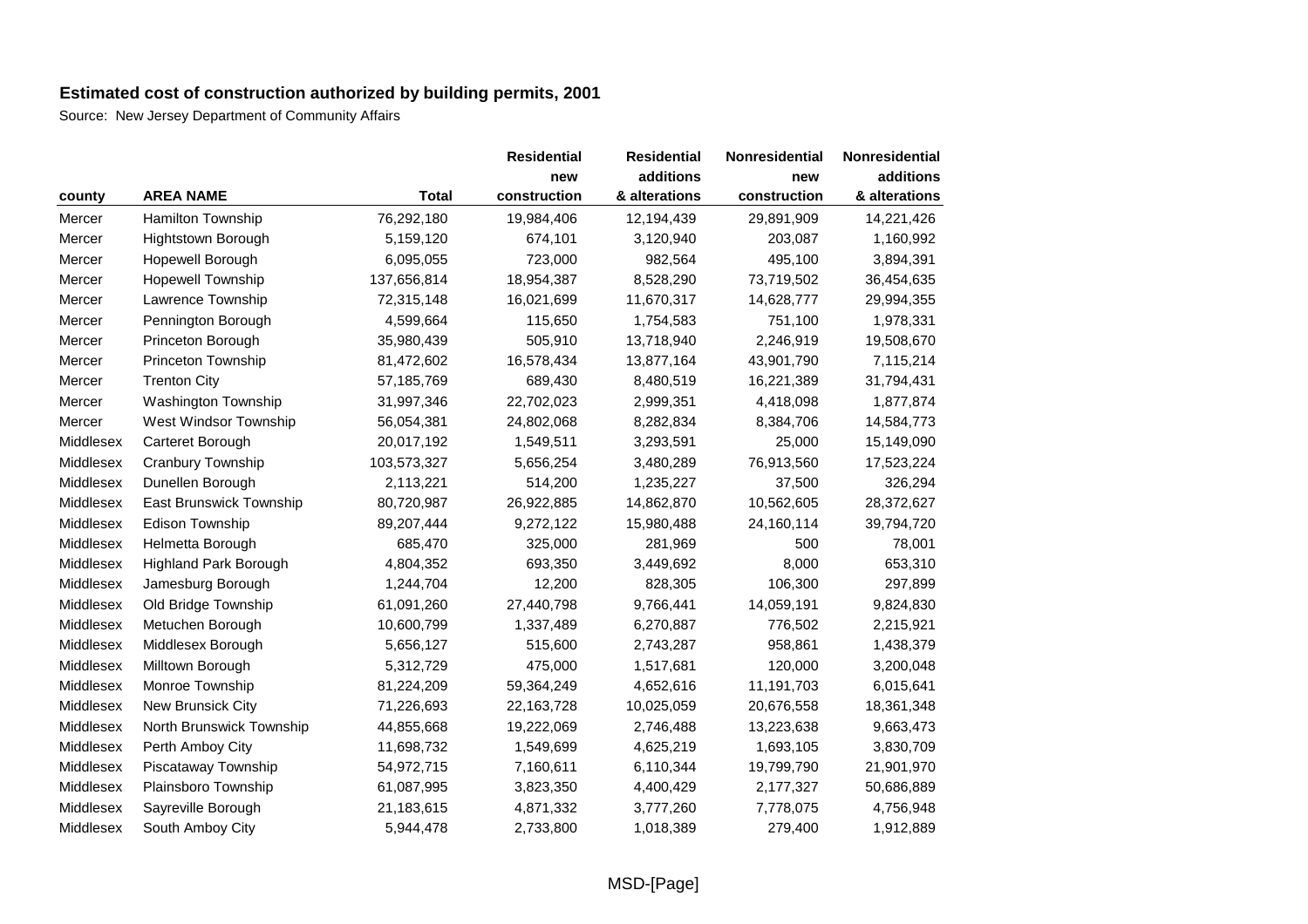|           |                              |              | <b>Residential</b> | <b>Residential</b> | Nonresidential | Nonresidential |
|-----------|------------------------------|--------------|--------------------|--------------------|----------------|----------------|
|           |                              |              | new                | additions          | new            | additions      |
| county    | <b>AREA NAME</b>             | <b>Total</b> | construction       | & alterations      | construction   | & alterations  |
| Middlesex | South Brunswick Township     | 110,566,696  | 15,775,740         | 10,158,173         | 38,411,348     | 46,221,435     |
| Middlesex | South Plainfield Borough     | 33,477,090   | 18,738,977         | 2,345,554          | 1,713,960      | 10,678,599     |
| Middlesex | South River Borough          | 5,170,429    | 697,384            | 1,923,083          | 3,000          | 2,546,962      |
| Middlesex | Spotswood Borough            | 6,627,413    | 2,800,800          | 1,314,659          | 659,738        | 1,852,216      |
| Middlesex | Woodbridge Township          | 109,041,327  | 13,713,390         | 12,624,369         | 61,629,729     | 21,073,839     |
| Monmouth  | Allenhurst Borough           | 1,146,831    | 60,000             | 945,545            | 0              | 141,286        |
| Monmouth  | Allentown Borough            | 695,977      | $\mathbf 0$        | 660,512            | 1,700          | 33,765         |
| Monmouth  | <b>Asbury Park City</b>      | 9,965,089    | 85,000             | 4,024,627          | 0              | 5,855,462      |
| Monmouth  | Atlantic Highlands Borough   | 3,174,847    | 57,800             | 1,823,452          | 763,000        | 530,595        |
| Monmouth  | Avon-by-the-Sea Borough      | 2,571,509    | 762,865            | 1,740,728          | 0              | 67,916         |
| Monmouth  | <b>Belmar Borough</b>        | 2,343,682    | 1,950,442          | 334,315            | 57,200         | 1,725          |
| Monmouth  | <b>Bradley Beach Borough</b> | 3,562,611    | 835,400            | 2,021,198          | 120,000        | 586,013        |
| Monmouth  | <b>Brielle Borough</b>       | 17,110,998   | 5,249,060          | 2,977,697          | 10,000         | 8,874,241      |
| Monmouth  | <b>Colts Neck Township</b>   | 38,532,265   | 20,185,597         | 4,014,441          | 2,178,000      | 12,154,227     |
| Monmouth  | Deal Borough                 | 7,162,458    | 5,137,561          | 1,893,072          | 0              | 131,825        |
| Monmouth  | Eatontown Borough            | 29,521,073   | 3,786,975          | 1,678,717          | 5,697,676      | 18,357,705     |
| Monmouth  | Englishtown Borough          | 1,398,179    | 714,850            | 335,895            | 0              | 347,434        |
| Monmouth  | Fair Haven Borough           | 7,621,210    | 1,294,503          | 5,474,012          | 0              | 852,695        |
| Monmouth  | Farmingdale Borough          | 880,542      | 0                  | 766,720            | 0              | 113,822        |
| Monmouth  | Freehold Borough             | 23,333,360   | 277,740            | 2,274,087          | 16,241,194     | 4,540,339      |
| Monmouth  | <b>Freehold Township</b>     | 70,220,871   | 15,330,964         | 7,134,446          | 17,809,094     | 29,946,367     |
| Monmouth  | Highlands Borough            | 3,968,077    | 1,949,480          | 1,263,165          | 662,001        | 93,431         |
| Monmouth  | <b>Holmdel Township</b>      | 82,398,024   | 19,566,428         | 4,671,151          | 52,864,344     | 5,296,101      |
| Monmouth  | <b>Howell Township</b>       | 42,685,485   | 8,037,921          | 11,215,496         | 6,958,682      | 16,473,386     |
| Monmouth  | Interlaken Borough           | 548,704      | 0                  | 548,704            | 0              | 0              |
| Monmouth  | Keansburg Borough            | 4,384,299    | 1,287,200          | 1,589,249          | 0              | 1,507,850      |
| Monmouth  | Keyport Borough              | 2,796,513    | 445,500            | 1,230,566          | 15,480         | 1,104,967      |
| Monmouth  | Little Silver Borough        | 8,029,784    | 877,982            | 5,340,504          | 220,401        | 1,590,897      |
| Monmouth  | Loch Arbour Village          | 188,927      | 0                  | 161,050            | 0              | 27,877         |
| Monmouth  | Long Branch City             | 33,438,301   | 17,594,890         | 7,402,997          | 473,000        | 7,967,414      |
| Monmouth  | Manalapan Township           | 52,674,931   | 15,466,463         | 6,568,430          | 8,301,645      | 22,338,393     |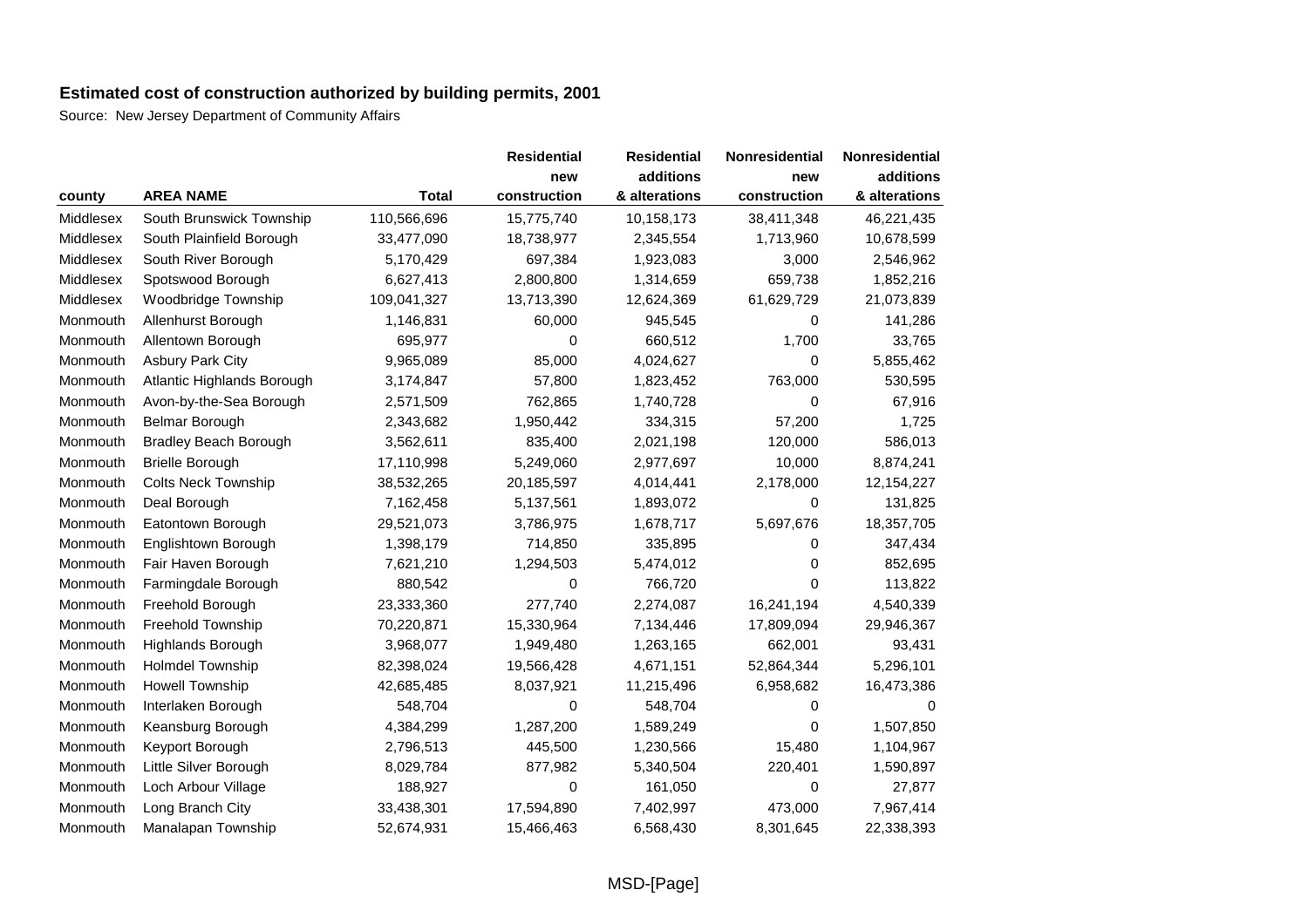|          |                                |              | <b>Residential</b> | <b>Residential</b> | Nonresidential | Nonresidential |
|----------|--------------------------------|--------------|--------------------|--------------------|----------------|----------------|
|          |                                |              | new                | additions          | new            | additions      |
| county   | <b>AREA NAME</b>               | <b>Total</b> | construction       | & alterations      | construction   | & alterations  |
| Monmouth | Manasquan Borough              | 11,645,809   | 4,408,650          | 4,484,063          | 9,000          | 2,744,096      |
| Monmouth | Marlboro Township              | 109,812,210  | 44,255,795         | 10,352,150         | 48,392,403     | 6,811,862      |
| Monmouth | Matawan Borough                | 5,839,955    | 962,325            | 2,982,050          | 0              | 1,895,580      |
| Monmouth | Aberdeen Township              | 19,666,936   | 13,500,046         | 3,583,406          | 582,788        | 2,000,696      |
| Monmouth | Middletown Township            | 87,804,151   | 9,516,175          | 28,089,605         | 13,277,027     | 36,921,344     |
| Monmouth | Millstone Township             | 20,301,074   | 14,013,034         | 2,615,564          | 1,259,265      | 2,413,211      |
| Monmouth | Monmouth Beach Borough         | 9,147,016    | 2,443,400          | 3,537,360          | 70,800         | 3,095,456      |
| Monmouth | Neptune Township               | 40,404,773   | 22,801,630         | 6,266,752          | 10,178,227     | 1,158,164      |
| Monmouth | Neptune City Borough           | 1,636,173    | 55,000             | 1,101,969          | 0              | 479,204        |
| Monmouth | <b>Tinton Falls Borough</b>    | 45,250,103   | 12,979,086         | 6,206,385          | 24,090,471     | 1,974,161      |
| Monmouth | Ocean Township                 | 41,964,171   | 14,488,725         | 7,281,931          | 11,499,283     | 8,694,232      |
| Monmouth | Oceanport Borough              | 6,289,829    | 2,541,050          | 3,748,779          | 0              | 0              |
| Monmouth | Hazlet Township                | 14,047,525   | 348,225            | 4,839,756          | 1,016,200      | 7,843,344      |
| Monmouth | Red Bank Borough               | 16,436,534   | 1,009,303          | 3,227,869          | 506,553        | 11,692,809     |
| Monmouth | Roosevelt Borough              | 486,700      | 0                  | 279,073            | 0              | 207,627        |
| Monmouth | Rumson Borough                 | 33,799,669   | 18,312,725         | 11,721,255         | 506,900        | 3,258,789      |
| Monmouth | Sea Bright Borough             | 3,145,103    | 1,350,000          | 1,018,099          | 375,000        | 402,004        |
| Monmouth | Sea Girt Borough               | 10,813,841   | 7,533,966          | 2,769,515          | $\Omega$       | 510,360        |
| Monmouth | Shrewsbury Borough             | 7,136,930    | 634,950            | 2,704,840          | 1,237,700      | 2,559,440      |
| Monmouth | <b>Shrewsbury Township</b>     | 912,134      | 0                  | 835,259            | 0              | 76,875         |
| Monmouth | South Belmar Borough           | 981,190      | 413,143            | 499,012            | 0              | 69,035         |
| Monmouth | Spring Lake Borough            | 25,097,848   | 13,406,079         | 5,536,151          | 34,000         | 6,121,618      |
| Monmouth | Spring Lake Heights Boroug     | 6,137,567    | 2,381,200          | 2,027,958          | 1,160,725      | 567,684        |
| Monmouth | Union Beach Borough            | 1,619,593    | 570,000            | 945,993            | 77,000         | 26,600         |
| Monmouth | <b>Upper Freehold Township</b> | 35, 152, 193 | 28,066,230         | 1,303,585          | 4,507,226      | 1,275,152      |
| Monmouth | Wall Township                  | 53,124,789   | 10,007,852         | 7,744,057          | 23,846,335     | 11,526,545     |
| Monmouth | West Long Branch Borough       | 5,120,028    | 709,400            | 2,364,593          | 46,165         | 1,999,870      |
| Morris   | <b>Boonton Town</b>            | 4,039,634    | 674,000            | 1,944,515          | 138,839        | 1,282,280      |
| Morris   | Boonton Township               | 7,131,136    | 4,527,200          | 1,660,153          | 353,350        | 590,433        |
| Morris   | <b>Butler Borough</b>          | 7,798,640    | 5,583,075          | 1,531,476          | 0              | 684,089        |
| Morris   | Chatham Borough                | 12,440,008   | 717,500            | 7,201,921          | 1,861,988      | 2,658,599      |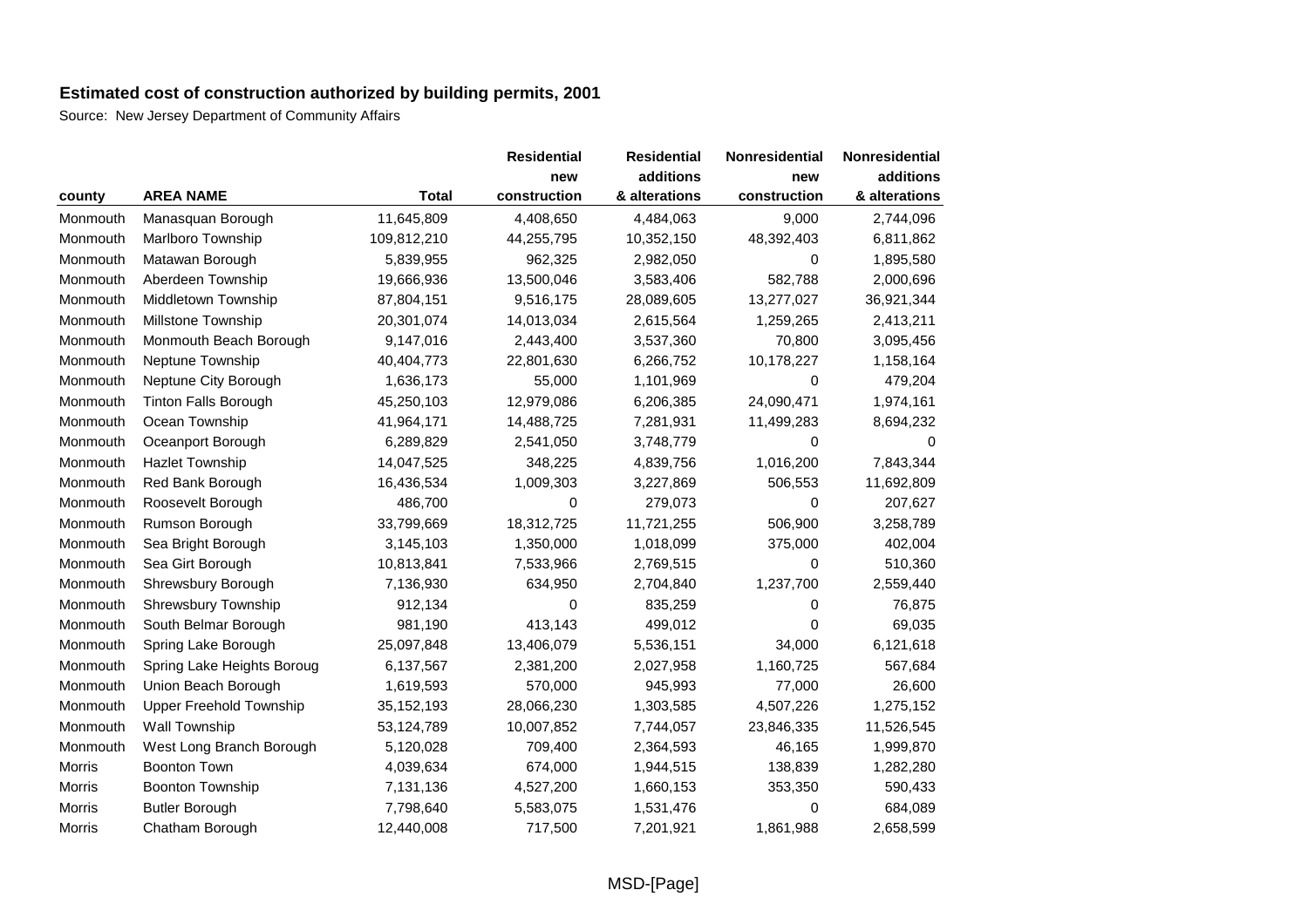|               |                           |              | <b>Residential</b> | <b>Residential</b> | Nonresidential | Nonresidential |
|---------------|---------------------------|--------------|--------------------|--------------------|----------------|----------------|
|               |                           |              | new                | additions          | new            | additions      |
| county        | <b>AREA NAME</b>          | <b>Total</b> | construction       | & alterations      | construction   | & alterations  |
| Morris        | Chatham Township          | 24, 152, 764 | 5,114,505          | 7,661,740          | 366,451        | 11,010,068     |
| Morris        | Chester Borough           | 2,074,037    | 793,810            | 719,992            | 0              | 560,235        |
| <b>Morris</b> | <b>Chester Township</b>   | 28,394,493   | 17,967,801         | 6,561,163          | 1,105,595      | 2,759,934      |
| Morris        | Denville Township         | 20,742,975   | 12,096,467         | 3,177,561          | 3,240,725      | 2,228,222      |
| <b>Morris</b> | Dover Town                | 5,288,916    | 1,564,740          | 1,614,156          | 232,700        | 1,877,320      |
| Morris        | East Hanover Township     | 27,354,996   | 1,208,900          | 2,596,030          | 19,057,375     | 4,492,691      |
| Morris        | Florham Park Borough      | 32,835,106   | 546,800            | 3,424,323          | 15,007,665     | 13,856,318     |
| Morris        | Hanover Township          | 58,053,133   | 4,844,390          | 4,316,761          | 31,121,654     | 17,770,328     |
| Morris        | <b>Harding Township</b>   | 17,801,586   | 6,784,825          | 4,113,965          | 5,295,000      | 1,607,796      |
| Morris        | Jefferson Township        | 32,357,025   | 15,381,767         | 6,244,010          | 9,525,474      | 1,205,774      |
| Morris        | Kinnelon Borough          | 13,573,617   | 6,354,968          | 5,999,169          | 0              | 1,219,480      |
| Morris        | Lincoln Park Borough      | 4,024,468    | 1,256,400          | 2,730,363          | 1,500          | 36,205         |
| Morris        | Madison Borough           | 22,574,241   | 2,547,495          | 11,162,359         | 873,547        | 7,990,840      |
| Morris        | Mendham Borough           | 22,449,982   | 7,554,000          | 14,396,457         | 375,600        | 123,925        |
| Morris        | Mendham Township          | 20,409,288   | 10,486,080         | 6,604,718          | 1,079,261      | 2,239,229      |
| Morris        | Mine Hill Township        | 1,414,953    | 520,300            | 785,291            | 0              | 109,362        |
| Morris        | Montville Township        | 36,738,382   | 16,077,159         | 8,272,425          | 7,097,400      | 5,291,398      |
| <b>Morris</b> | Morris Township           | 27,198,303   | 3,290,220          | 8,790,307          | 6,548,350      | 8,569,426      |
| Morris        | Morris Plains Borough     | 12,766,266   | 339,639            | 2,480,144          | 508,500        | 9,437,983      |
| <b>Morris</b> | <b>Morristown Town</b>    | 23,226,633   | 2,864,125          | 3,577,578          | 645,865        | 16,139,065     |
| Morris        | Mountain Lakes Borough    | 9,086,448    | 2,784,216          | 5,597,226          | 251            | 704,755        |
| Morris        | Mount Arlington Borough   | 6,152,745    | 4,316,960          | 855,040            | 571,600        | 409,145        |
| Morris        | Mount Olive Township      | 70,710,156   | 17,492,000         | 4,275,371          | 42,817,357     | 6,125,428      |
| <b>Morris</b> | Netcong Borough           | 3,689,634    | 2,650,400          | 406,659            | 173,956        | 458,619        |
| Morris        | Parsippany-Troy Hills Twp | 69,908,783   | 10,862,692         | 4,864,284          | 17,059,785     | 37,122,022     |
| Morris        | Long Hill Township        | 8,613,068    | 4,055,136          | 3,282,964          | 302,402        | 972,566        |
| Morris        | Pequannock Township       | 25,328,610   | 4,816,143          | 5,646,035          | 11,250,381     | 3,616,051      |
| Morris        | Randolph Township         | 29,480,328   | 10,189,496         | 5,719,335          | 9,291,311      | 4,280,186      |
| Morris        | Riverdale Borough         | 2,617,472    | 1,498,001          | 570,845            | 6,500          | 542,126        |
| Morris        | Rockaway Borough          | 2,587,756    | 378,410            | 1,361,332          | 0              | 848,014        |
| Morris        | Rockaway Township         | 29,075,256   | 12,515,897         | 9,297,101          | 1,313,458      | 5,948,800      |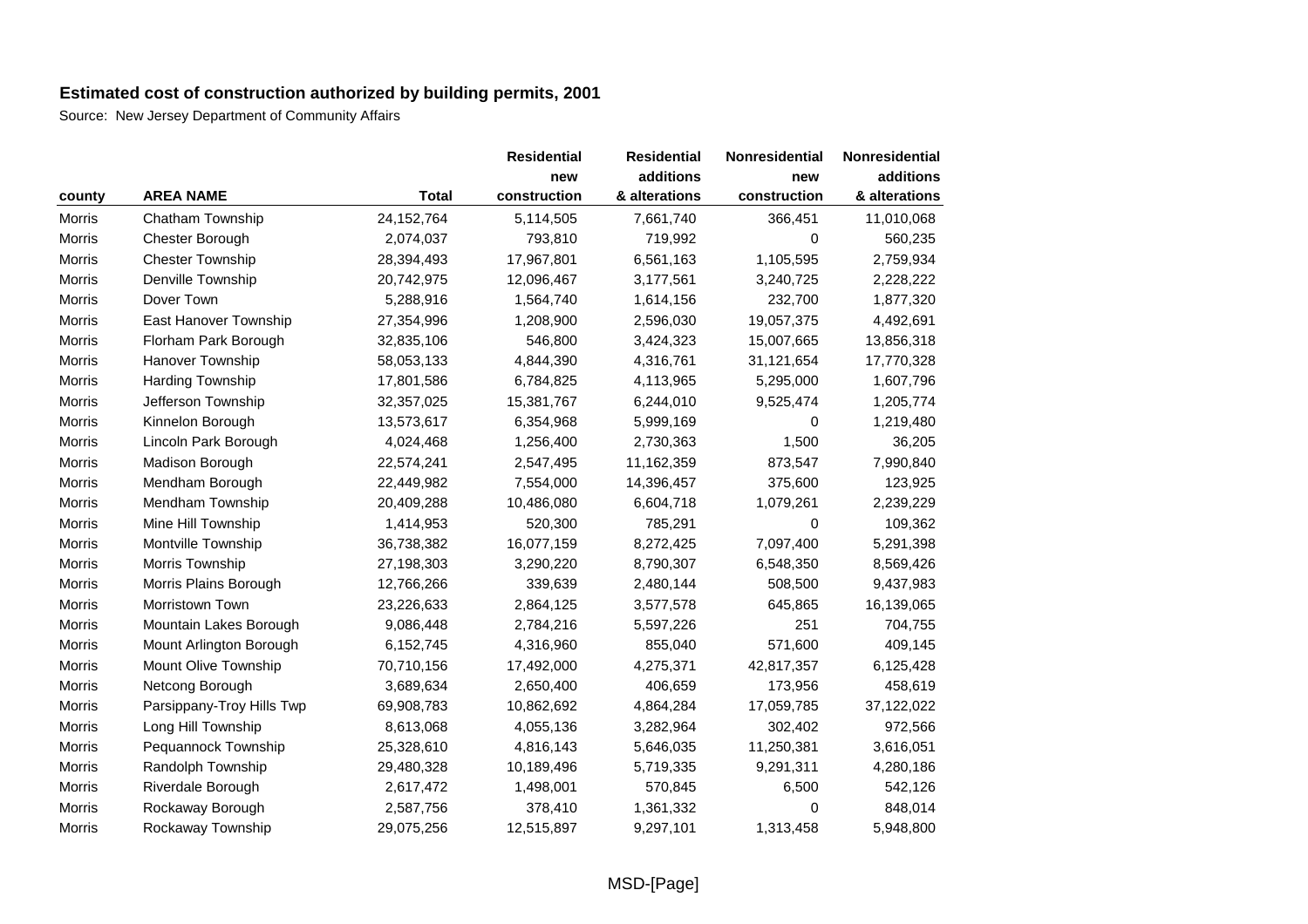|        |                            |              | <b>Residential</b> | <b>Residential</b> | Nonresidential | Nonresidential |
|--------|----------------------------|--------------|--------------------|--------------------|----------------|----------------|
|        |                            |              | new                | additions          | new            | additions      |
| county | <b>AREA NAME</b>           | <b>Total</b> | construction       | & alterations      | construction   | & alterations  |
| Morris | Roxbury Township           | 25,483,515   | 7,201,989          | 4,683,848          | 6,595,453      | 7,002,225      |
| Morris | Victory Gardens Borough    | 112,935      | 0                  | 112,935            | 0              | 0              |
| Morris | Washington Township        | 19,447,997   | 11,020,607         | 5,894,480          | 1,140,000      | 1,392,910      |
| Morris | <b>Wharton Borough</b>     | 1,827,691    | 464,984            | 969,422            | 135,575        | 257,710        |
| Ocean  | Barnegat Light Borough     | 5,575,917    | 2,754,000          | 2,721,517          | 0              | 100,400        |
| Ocean  | Bay Head Borough           | 7,671,668    | 2,673,975          | 4,246,268          | 0              | 751,425        |
| Ocean  | Beach Haven Borough        | 7,284,192    | 3,327,059          | 3,349,581          | 2,600          | 604,952        |
| Ocean  | Beachwood Borough          | 4,816,547    | 2,920,800          | 1,895,747          | 0              | 0              |
| Ocean  | <b>Berkeley Township</b>   | 29,904,759   | 17,083,686         | 6,434,616          | 23,502         | 6,362,955      |
| Ocean  | <b>Brick Township</b>      | 59,568,488   | 22,181,559         | 13,252,996         | 7,028,456      | 17,105,477     |
| Ocean  | Dover Township             | 114,092,636  | 46,737,813         | 23,949,640         | 9,642,978      | 33,762,205     |
| Ocean  | Eagleswood Township        | 2,196,022    | 1,250,104          | 190,217            | 253,000        | 502,701        |
| Ocean  | Harvey Cedars Borough      | 5,225,813    | 2,883,000          | 2,342,813          | 0              | 0              |
| Ocean  | Island Heights Borough     | 2,341,631    | 1,437,500          | 769,281            | 95,450         | 39,400         |
| Ocean  | Jackson Township           | 91,109,989   | 26,987,191         | 47,503,347         | 6,557,738      | 10,061,713     |
| Ocean  | Lacey Township             | 26,434,446   | 15,301,221         | 4,523,086          | 2,153,988      | 4,456,151      |
| Ocean  | Lakehurst Borough          | 628,090      | 260,850            | 124,000            | 166,500        | 76,740         |
| Ocean  | Lakewood Township          | 58,046,697   | 29,767,793         | 5,269,553          | 10,845,255     | 12,164,096     |
| Ocean  | Lavallette Borough         | 7,223,632    | 3,204,449          | 2,988,081          | 0              | 1,031,102      |
| Ocean  | Little Egg Harbor Township | 39,956,465   | 26,317,050         | 5,118,348          | 434,940        | 8,086,127      |
| Ocean  | Long Beach Township        | 27,447,460   | 17,143,000         | 10,224,460         | 0              | 80,000         |
| Ocean  | Manchester Township        | 38,216,398   | 26,485,163         | 6,550,907          | 47,100         | 5,133,228      |
| Ocean  | Mantoloking Borough        | 7,922,775    | 4,714,580          | 2,234,458          | 0              | 973,737        |
| Ocean  | Ocean Township             | 7,642,302    | 4,885,397          | 1,706,120          | 50,490         | 1,000,295      |
| Ocean  | Ocean Gate Borough         | 4,247,030    | 330,000            | 3,917,030          | 0              | $\Omega$       |
| Ocean  | Pine Beach Borough         | 5,103,472    | 1,247,450          | 721,508            | 0              | 3,134,514      |
| Ocean  | <b>Plumsted Township</b>   | 16,734,955   | 10,187,636         | 1,516,686          | 3,058,715      | 1,971,918      |
| Ocean  | Point Pleasant Borough     | 17,066,705   | 6,649,351          | 7,608,783          | 303,251        | 2,505,320      |
| Ocean  | Point Pleasant Beach Boro  | 16,361,954   | 2,862,990          | 3,123,002          | 202,453        | 10,173,509     |
| Ocean  | Seaside Heights Borough    | 1,909,207    | 53,450             | 971,627            | 0              | 884,130        |
| Ocean  | Seaside Park Borough       | 5,389,437    | 869,425            | 3,373,262          | 0              | 1,146,750      |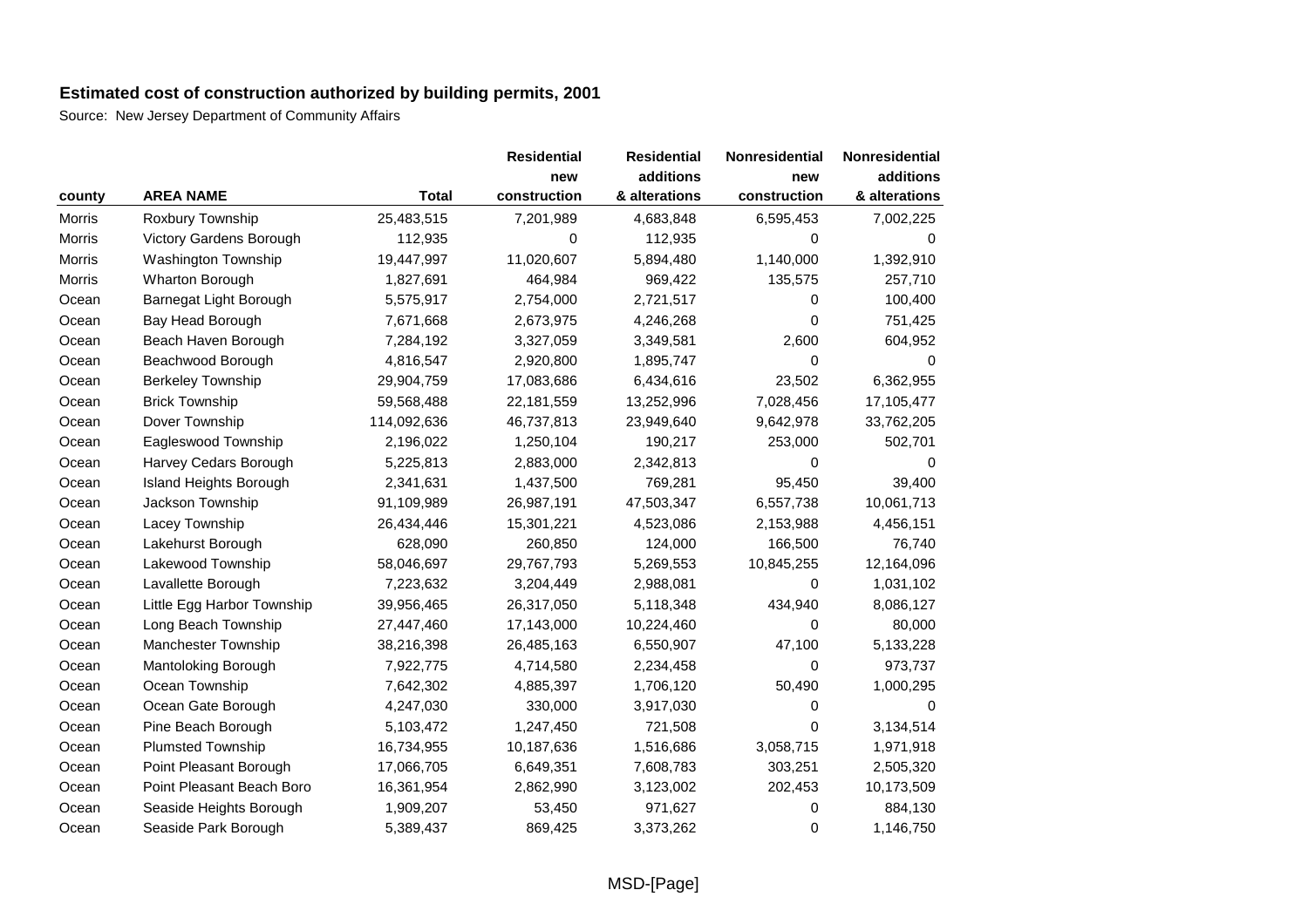|         |                          |              | <b>Residential</b> | <b>Residential</b> | Nonresidential | Nonresidential |
|---------|--------------------------|--------------|--------------------|--------------------|----------------|----------------|
|         |                          |              | new                | additions          | new            | additions      |
| county  | <b>AREA NAME</b>         | <b>Total</b> | construction       | & alterations      | construction   | & alterations  |
| Ocean   | Ship Bottom Borough      | 3,267,968    | 1,730,086          | 1,153,616          | 0              | 384,266        |
| Ocean   | South Toms River Borough | 844,967      | 328,702            | 240,615            | 155,000        | 120,650        |
| Ocean   | <b>Stafford Township</b> | 63,616,165   | 30,072,693         | 4,684,350          | 2,319,196      | 26,539,926     |
| Ocean   | Surf City Borough        | 7,595,937    | 4,400,625          | 3,030,312          | 165,000        | 0              |
| Ocean   | <b>Tuckerton Borough</b> | 4,332,688    | 1,208,988          | 1,527,771          | 375,201        | 1,220,728      |
| Ocean   | <b>Barnegat Township</b> | 19,895,342   | 15,854,359         | 1,525,410          | 522,350        | 1,993,223      |
| Passaic | Bloomingdale Borough     | 3,298,293    | 714,000            | 2,371,643          | 24,700         | 187,950        |
| Passaic | <b>Clifton City</b>      | 40,189,312   | 4,977,520          | 9,277,955          | 9,270,502      | 16,663,335     |
| Passaic | Haledon Borough          | 4,478,470    | 180,000            | 705,730            | 1,570,000      | 2,022,740      |
| Passaic | Hawthorne Borough        | 16,735,605   | 1,040,925          | 5,377,570          | 22,300         | 10,294,810     |
| Passaic | Little Falls Township    | 6,784,670    | 1,013,100          | 3,756,345          | 59,500         | 1,955,725      |
| Passaic | North Haledon Borough    | 7,096,345    | 1,965,925          | 2,278,958          | 121,000        | 2,730,462      |
| Passaic | Passaic City             | 20,502,000   | 1,539,650          | 8,311,924          | 2,271,500      | 8,378,926      |
| Passaic | Paterson City            | 30,613,251   | 7,860,991          | 10,141,657         | 1,996,780      | 10,613,823     |
| Passaic | Pompton Lakes Borough    | 14,375,231   | 10,256,471         | 2,576,891          | 276,455        | 1,265,414      |
| Passaic | Prospect Park Borough    | 9,411,539    | 176,765            | 452,374            | 12,500         | 8,769,900      |
| Passaic | Ringwood Borough         | 9,544,714    | 4,223,925          | 3,362,489          | 96,500         | 1,861,800      |
| Passaic | Totowa Borough           | 12,894,393   | 3,101,300          | 2,614,989          | 500,000        | 6,678,104      |
| Passaic | Wanaque Borough          | 4,944,169    | 806,800            | 1,642,242          | 1,414,800      | 1,080,327      |
| Passaic | Wayne Township           | 74,307,669   | 7,917,200          | 22,972,789         | 21,897,200     | 21,520,480     |
| Passaic | West Milford Township    | 24,890,161   | 15,662,476         | 6,873,771          | 902,118        | 1,451,796      |
| Passaic | West Paterson Borough    | 12,833,937   | 8,858,230          | 2,186,428          | 98,335         | 1,690,944      |
| Salem   | Alloway Township         | 1,964,601    | 1,695,000          | 52,000             | 217,601        | $\Omega$       |
| Salem   | Elmer Borough            | 1,118,001    | 8,545              | 113,042            | 746,000        | 250,414        |
| Salem   | Elsinboro Township       | 940,531      | 182,400            | 163,176            | 527,205        | 67,750         |
| Salem   | Lower Alloways Creek Twp | 2,395,361    | 345,542            | 1,656,700          | 188,000        | 205,119        |
| Salem   | Mannington Township      | 1,792,814    | 469,000            | 157,745            | 167,144        | 998,925        |
| Salem   | Oldmans Township         | 5,231,342    | 231,500            | 342,819            | 172,550        | 4,484,473      |
| Salem   | Penns Grove Borough      | 343,355      | 0                  | 328,155            | 1,000          | 14,200         |
| Salem   | Pennsville Township      | 7,993,372    | 2,342,470          | 1,670,364          | 1,825,495      | 2,155,043      |
| Salem   | Pilesgrove Township      | 6,682,694    | 3,617,288          | 573,608            | 1,625,550      | 866,248        |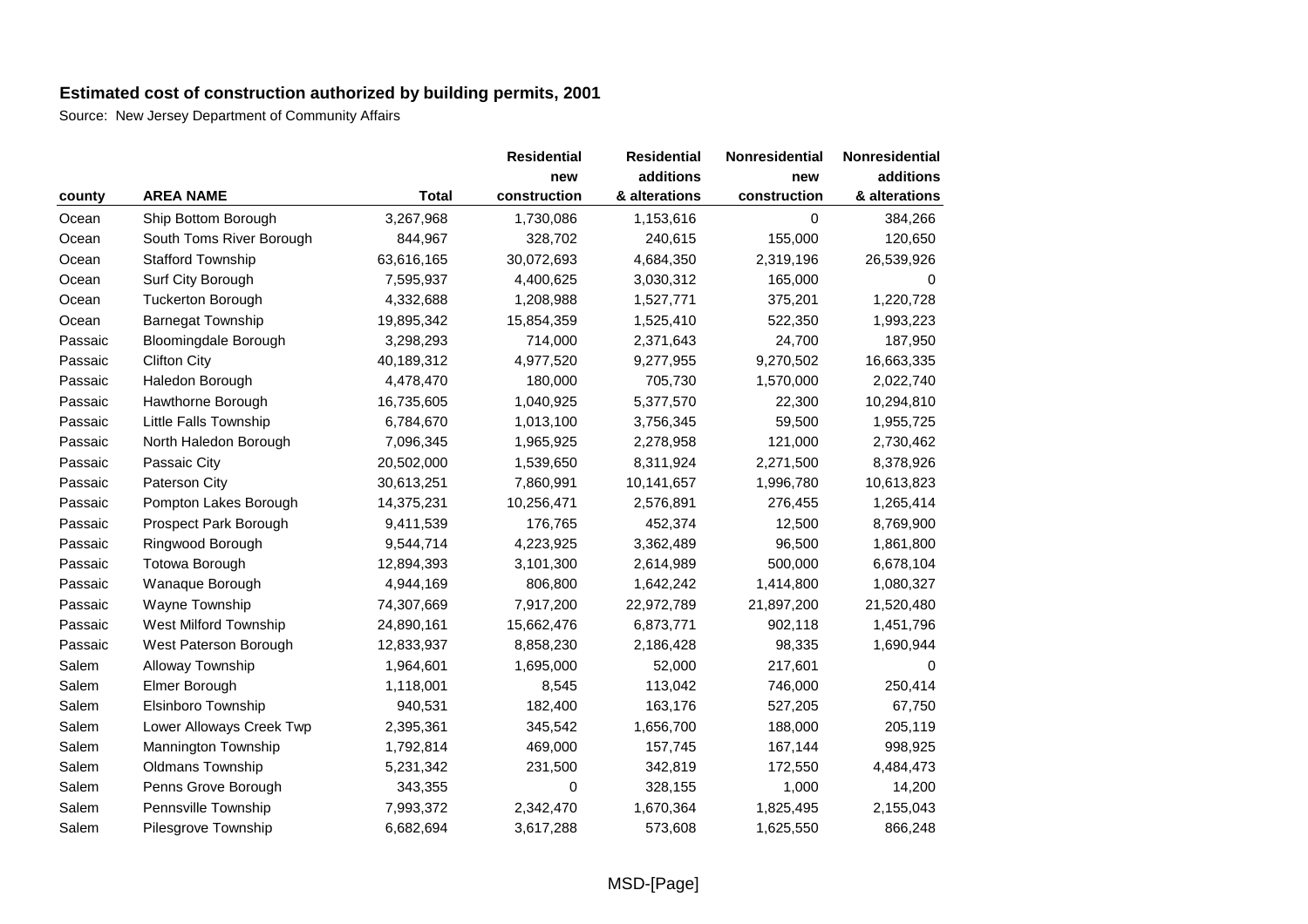|               |                                  |              | <b>Residential</b> | <b>Residential</b> | <b>Nonresidential</b> | Nonresidential |
|---------------|----------------------------------|--------------|--------------------|--------------------|-----------------------|----------------|
|               |                                  |              | new                | additions          | new                   | additions      |
| county        | <b>AREA NAME</b>                 | <b>Total</b> | construction       | & alterations      | construction          | & alterations  |
| Salem         | Pittsgrove Township              | 6,456,405    | 4,189,266          | 819,701            | 650,524               | 796,914        |
| Salem         | Quinton Township                 | 639,002      | 223,000            | 257,570            | 99,200                | 59,232         |
| Salem         | Salem City                       | 3,563,665    | 850,650            | 2,062,117          | 216,874               | 434,024        |
| Salem         | Carneys Point Township           | 9,162,015    | 785,420            | 787,981            | 7,049,390             | 539,224        |
| Salem         | <b>Upper Pittsgrove Township</b> | 2,072,898    | 1,310,330          | 370,968            | 320,200               | 71,400         |
| Salem         | Woodstown Borough                | 6,567,493    | 5,550,600          | 595,831            | 42,000                | 379,062        |
| Somerset      | <b>Bedminster Township</b>       | 21,654,142   | 7,518,800          | 4,170,552          | 2,657,501             | 7,307,289      |
| Somerset      | <b>Bernards Township</b>         | 74,491,829   | 21,852,667         | 14,348,518         | 23,919,141            | 14,371,503     |
| Somerset      | Bernardsville Borough            | 17,006,613   | 7,457,672          | 7,778,962          | 40,000                | 1,729,979      |
| Somerset      | Bound Brook Borough              | 2,607,579    | 295,818            | 1,604,979          | 51,358                | 655,424        |
| Somerset      | <b>Branchburg Township</b>       | 50,235,020   | 6,672,110          | 5,576,505          | 11,181,116            | 26,805,289     |
| Somerset      | <b>Bridgewater Township</b>      | 128,127,081  | 14,994,413         | 10,720,126         | 65,483,524            | 36,929,018     |
| Somerset      | Far Hills Borough                | 1,935,307    | 1,200,750          | 558,284            | 90,821                | 85,452         |
| Somerset      | Franklin Township                | 98,410,043   | 30,695,460         | 9,289,547          | 26,505,725            | 31,919,311     |
| Somerset      | Green Brook Township             | 8,603,060    | 6,132,950          | 1,526,719          | 186,700               | 756,691        |
| Somerset      | Hillsborough Township            | 49,234,346   | 14,363,828         | 10,237,585         | 10,497,411            | 14,135,522     |
| Somerset      | Manville Borough                 | 4,472,335    | 2,149,600          | 2,073,764          | 5,500                 | 243,471        |
| Somerset      | Millstone Borough                | 191,748      | 12,000             | 99,748             | 75,000                | 5,000          |
| Somerset      | Montgomery Township              | 41,809,992   | 25,474,678         | 8,058,595          | 4,252,638             | 4,024,081      |
| Somerset      | North Plainfield Borough         | 7,241,163    | 3,837,483          | 2,265,788          | 24,100                | 1,113,792      |
| Somerset      | Peapack-Gladstone Borougl        | 5,409,097    | 1,697,200          | 1,789,146          | 60,000                | 1,862,751      |
| Somerset      | Raritan Borough                  | 12,113,266   | 173,850            | 1,494,028          | 768,800               | 9,676,588      |
| Somerset      | Rocky Hill Borough               | 1,916,721    | 247,500            | 722,443            | 0                     | 946,778        |
| Somerset      | Somerville Borough               | 7,374,237    | 268,500            | 1,861,831          | 1,143,150             | 4,100,756      |
| Somerset      | South Bound Brook Borough        | 596,069      | 90,000             | 406,959            | 4,050                 | 95,060         |
| Somerset      | Warren Township                  | 70,111,739   | 27,972,151         | 7,743,040          | 14,937,750            | 19,458,798     |
| Somerset      | Watchung Borough                 | 25, 183, 487 | 12,765,100         | 3,964,141          | 2,051,901             | 6,402,345      |
| <b>Sussex</b> | Andover Borough                  | 540,245      | 130,000            | 102,830            | 100                   | 307,315        |
| <b>Sussex</b> | Andover Township                 | 18,542,069   | 7,912,705          | 2,284,200          | 173,791               | 8,171,373      |
| <b>Sussex</b> | <b>Branchville Borough</b>       | 644,571      | 25,000             | 613,656            | 0                     | 5,915          |
| <b>Sussex</b> | <b>Byram Township</b>            | 7,867,645    | 5,062,612          | 958,924            | 97,565                | 1,748,544      |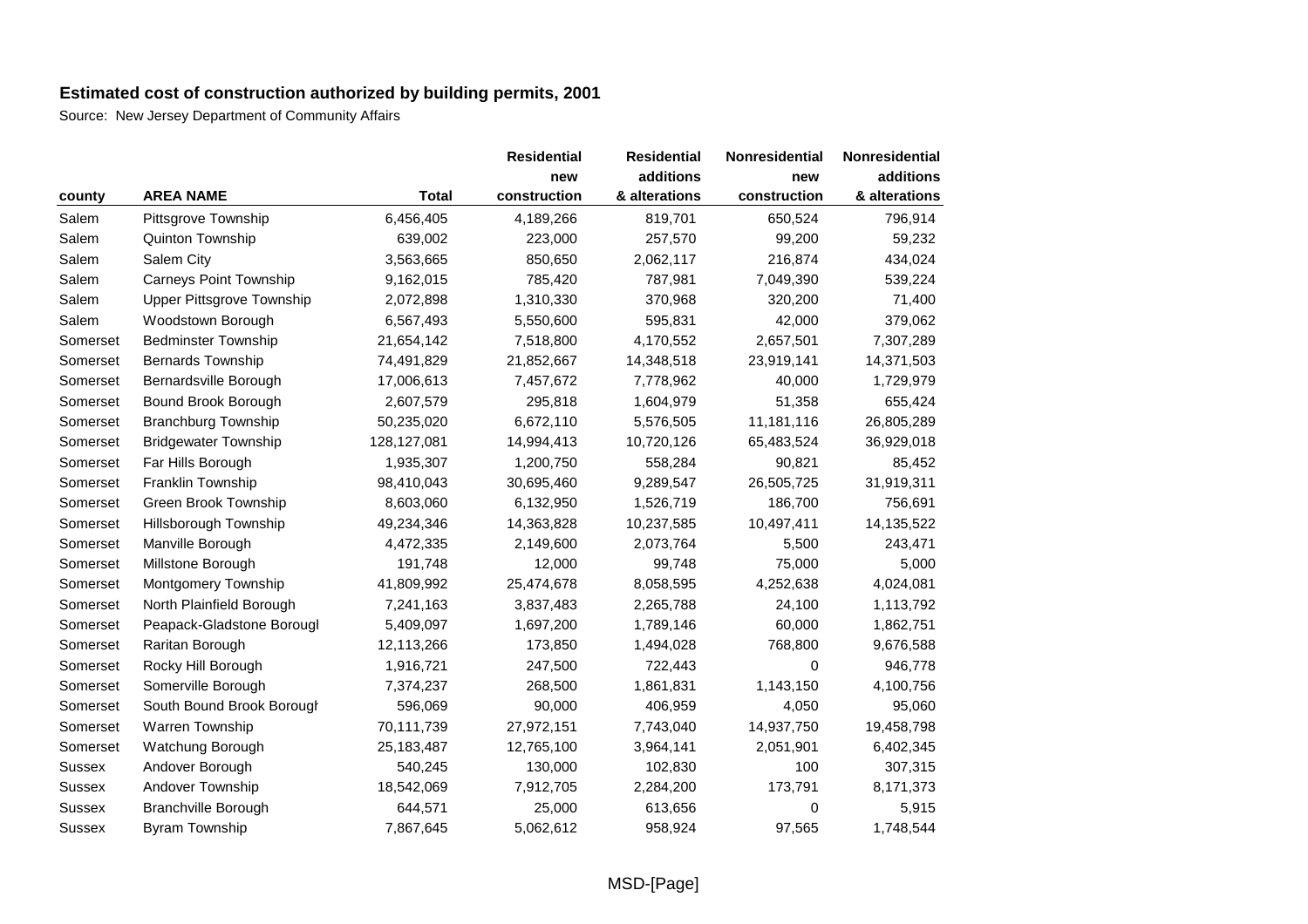|               |                                  |              | <b>Residential</b><br>new | <b>Residential</b><br>additions | <b>Nonresidential</b><br>new | Nonresidential<br>additions |
|---------------|----------------------------------|--------------|---------------------------|---------------------------------|------------------------------|-----------------------------|
|               |                                  |              |                           |                                 |                              |                             |
| county        | <b>AREA NAME</b>                 | <b>Total</b> | construction              | & alterations                   | construction                 | & alterations               |
| <b>Sussex</b> | Frankford Township               | 8,055,173    | 4,701,934                 | 1,828,823                       | 876,460                      | 647,956                     |
| Sussex        | Franklin Borough                 | 3,516,066    | 971,250                   | 734,124                         | 0                            | 1,810,692                   |
| <b>Sussex</b> | Fredon Township                  | 5,301,368    | 3,457,769                 | 1,009,821                       | 576,397                      | 257,381                     |
| <b>Sussex</b> | Green Township                   | 6,439,237    | 4,372,086                 | 808,044                         | 1,051,003                    | 208,104                     |
| Sussex        | Hamburg Borough                  | 3,481,003    | 2,285,880                 | 548,074                         | 547,500                      | 99,549                      |
| <b>Sussex</b> | Hampton Township                 | 6,238,355    | 4,225,703                 | 1,303,093                       | 73,608                       | 635,951                     |
| <b>Sussex</b> | Hardyston Township               | 27,753,117   | 20,102,728                | 1,601,640                       | 4,805,217                    | 1,243,532                   |
| <b>Sussex</b> | Hopatcong Borough                | 5,344,695    | 872,300                   | 3,204,215                       | 331,900                      | 936,280                     |
| <b>Sussex</b> | Lafayette Township               | 4,769,171    | 1,956,101                 | 786,524                         | 42,700                       | 1,983,846                   |
| <b>Sussex</b> | Montague Township                | 3,907,036    | 2,671,450                 | 599,250                         | 336,500                      | 299,836                     |
| <b>Sussex</b> | Newton Town                      | 4,486,555    | 1,478,195                 | 1,504,422                       | 21,200                       | 1,482,738                   |
| <b>Sussex</b> | Ogdensburg Borough               | 748,593      | 89,000                    | 659,593                         | 0                            | 0                           |
| Sussex        | Sandyston Township               | 2,311,246    | 1,469,290                 | 422,136                         | 144,970                      | 274,850                     |
| <b>Sussex</b> | Sparta Township                  | 44,175,249   | 27,053,690                | 7,302,178                       | 1,357,485                    | 8,461,896                   |
| <b>Sussex</b> | Stanhope Borough                 | 1,679,672    | 423,750                   | 1,139,432                       | 0                            | 116,490                     |
| Sussex        | <b>Stillwater Township</b>       | 4,297,600    | 2,372,480                 | 1,401,395                       | 210,230                      | 313,495                     |
| <b>Sussex</b> | Sussex Borough                   | 908,410      | 421,762                   | 258,203                         | $\Omega$                     | 228,445                     |
| <b>Sussex</b> | Vernon Township                  | 33,489,896   | 18,054,058                | 5,937,354                       | 1,589,297                    | 7,909,187                   |
| <b>Sussex</b> | <b>Walpack Township</b>          | 300          | 0                         | 0                               | 0                            | 300                         |
| <b>Sussex</b> | Wantage Township                 | 16,397,681   | 10,021,205                | 1,790,498                       | 825,447                      | 3,760,531                   |
| Union         | <b>Berkeley Heights Township</b> | 25,329,879   | 1,474,180                 | 5,227,210                       | 2,632,275                    | 15,996,214                  |
| Union         | <b>Clark Township</b>            | 17,029,052   | 1,209,410                 | 5,234,307                       | 1,821,151                    | 8,764,184                   |
| Union         | Cranford Township                | 19,552,726   | 1,134,850                 | 10,727,221                      | 2,791,843                    | 4,898,812                   |
| Union         | Elizabeth City                   | 124,829,161  | 17,902,166                | 6,081,388                       | 69,330,160                   | 31,515,447                  |
| Union         | Fanwood Borough                  | 5,599,070    | 775,250                   | 3,589,281                       | 812,309                      | 422,230                     |
| Union         | Garwood Borough                  | 1,576,391    | 23,100                    | 825,370                         | 130,400                      | 597,521                     |
| Union         | Hillside Township                | 9,445,006    | 691,600                   | 2,743,922                       | 3,485,500                    | 2,523,984                   |
| Union         | Kenilworth Borough               | 24,149,351   | 445,100                   | 1,849,387                       | 1,198,501                    | 20,656,363                  |
| Union         | <b>Linden City</b>               | 72,398,267   | 1,797,332                 | 4,363,959                       | 31,817,177                   | 34,419,799                  |
| Union         | Mountainside Borough             | 8,396,288    | 871,100                   | 3,663,445                       | 0                            | 3,861,743                   |
| Union         | New Providence Borough           | 11,625,808   | 1,329,900                 | 8,787,726                       | 195,000                      | 1,313,182                   |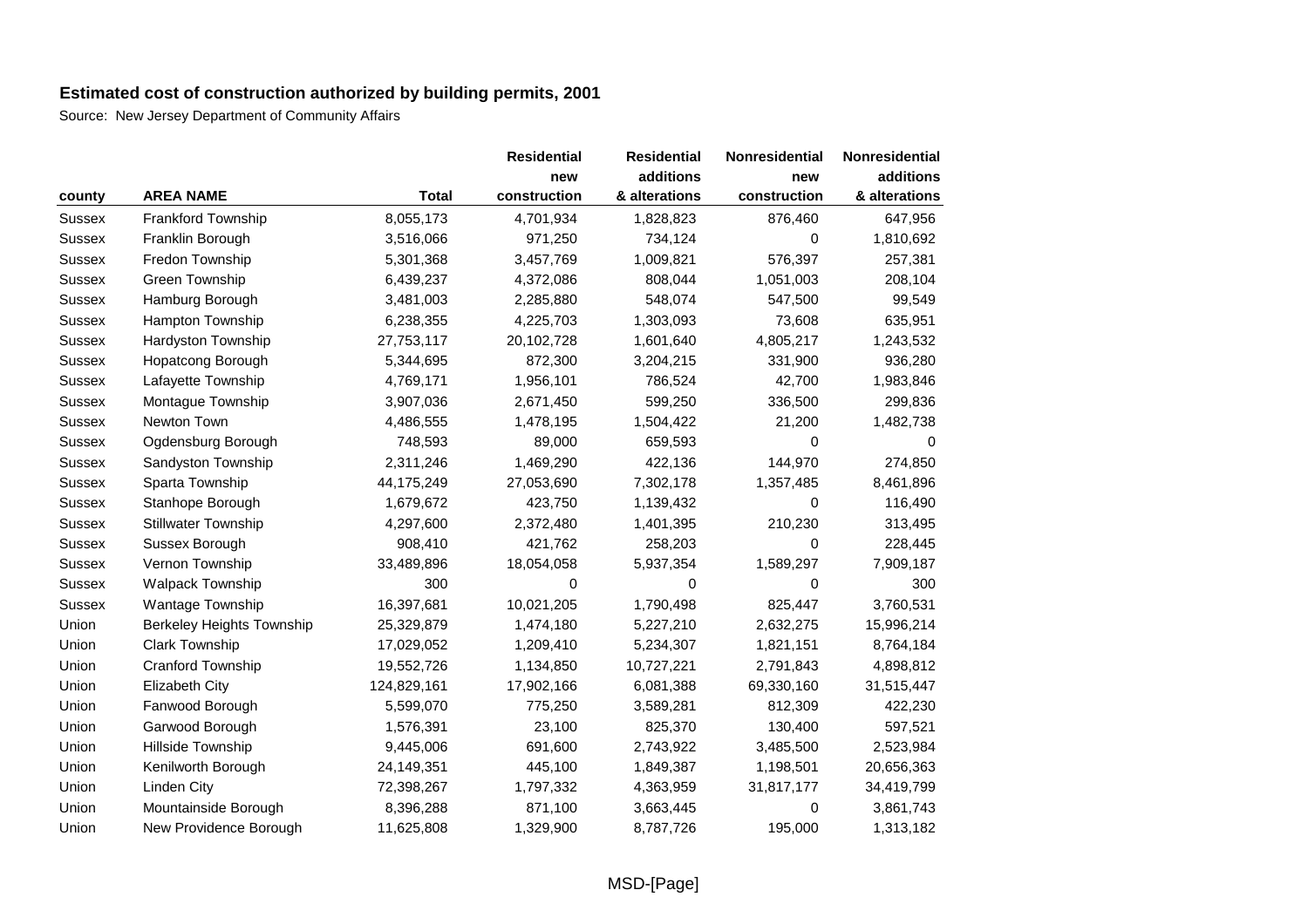|        |                            |              | <b>Residential</b>                                                                        | <b>Residential</b> | Nonresidential | Nonresidential |
|--------|----------------------------|--------------|-------------------------------------------------------------------------------------------|--------------------|----------------|----------------|
|        |                            |              | new                                                                                       | additions          | new            | additions      |
| county | <b>AREA NAME</b>           | <b>Total</b> | construction                                                                              | & alterations      | construction   | & alterations  |
| Union  | <b>Plainfield City</b>     | 12,598,397   | 698,800                                                                                   | 6,743,234          | 914,190        | 4,242,173      |
| Union  | <b>Rahway City</b>         | 135,594,569  | 1,415,100                                                                                 | 4,472,687          | 37,754,531     | 91,952,251     |
| Union  | Roselle Borough            | 8,131,933    | 274,800                                                                                   | 2,236,533          | 4,121,600      | 1,499,000      |
| Union  | Roselle Park Borough       | 3,118,787    | 185,000                                                                                   | 2,176,451          | 25,800         | 731,536        |
| Union  | Scotch Plains Township     | 40,885,328   | 4,677,221                                                                                 | 10,355,379         | 2,805,500      | 23,047,228     |
| Union  | Springfield Township       | 17,855,124   | 5,521,377                                                                                 | 4,138,054          | 4,322,400      | 3,873,293      |
| Union  | <b>Summit City</b>         | 47,203,475   | 6,305,865                                                                                 | 30,783,321         | 936,300        | 9,177,989      |
| Union  | Union Township             | 37,761,757   | 1,749,650                                                                                 | 6,854,693          | 16,107,196     | 13,050,218     |
| Union  | Westfield Town             | 46,904,308   | 5,420,602                                                                                 | 25,315,007         | 667,400        | 15,501,299     |
| Union  | Winfield Township          | 168,800      | 0                                                                                         | 165,000            | 0              | 3,800          |
| Warren | <b>Allamuchy Township</b>  | 4,332,812    | 2,809,600                                                                                 | 491,767            | 470,989        | 560,456        |
| Warren | Alpha Borough              | 957,985      | 294,000                                                                                   | 516,697            | 0              | 147,288        |
| Warren | <b>Belvidere Town</b>      | 1,312,234    | 281,000                                                                                   | 329,713            | 0              | 701,521        |
| Warren | <b>Blairstown Township</b> | 10,636,074   | 4,804,198                                                                                 | 3,251,164          | 1,499,635      | 1,081,077      |
| Warren | Franklin Township          | 10,175,873   | 8,374,960                                                                                 | 959,764            | 266,205        | 574,944        |
| Warren | Frelinghuysen Township     | 3,775,590    | 1,639,918                                                                                 | 630,018            | 1,169,970      | 335,684        |
| Warren | <b>Greenwich Township</b>  | 30,901,362   | 8,100,225                                                                                 | 2,350,385          | 10,912,242     | 9,538,510      |
| Warren | Hackettstown Town          | 19,505,742   | 710,450                                                                                   | 2,001,893          | 585,142        | 16,208,257     |
| Warren | Hardwick Township          | 4,715,886    | 3,013,300                                                                                 | 1,380,441          | 89,058         | 233,087        |
| Warren | Harmony Township           | 3,327,983    | 1,963,900                                                                                 | 1,044,713          | 113,739        | 205,631        |
| Warren | Hope Township              | 3,355,400    | 2,636,500                                                                                 | 412,600            | 211,000        | 95,300         |
| Warren | Independence Township      | 6,528,517    | 3,654,050                                                                                 | 1,032,607          | 1,759,845      | 82,015         |
| Warren | Knowlton Township          | 3,553,181    | 1,888,400                                                                                 | 887,694            | 167,500        | 609,587        |
| Warren | Liberty Township           | 2,159,134    | 1,567,110                                                                                 | 473,646            | 68,500         | 49,878         |
| Warren | Lopatcong Township         | 22,987,499   | 20,564,012                                                                                | 952,907            | 602,907        | 867,673        |
| Warren | Mansfield Township         | 5,609,739    | 2,131,800                                                                                 | 1,384,876          | 787,600        | 1,305,463      |
| Warren | Oxford Township            | 1,334,297    | 450,700                                                                                   | 577,312            | 73,000         | 233,285        |
| Warren | Pahaquarry Township        |              | See Hardwick Twp. See Hardwick Twp. See Hardwick Twp. See Hardwick Twp. See Hardwick Twp. |                    |                |                |
| Warren | Phillipsburg Town          | 6,419,775    | 654,885                                                                                   | 2,462,116          | 764,188        | 2,538,586      |
| Warren | Pohatcong Township         | 3,827,794    | 796,776                                                                                   | 909,597            | 82,500         | 2,038,921      |
| Warren | Washington Borough         | 4,070,911    | 2,113,230                                                                                 | 1,475,485          | 74,056         | 408,140        |